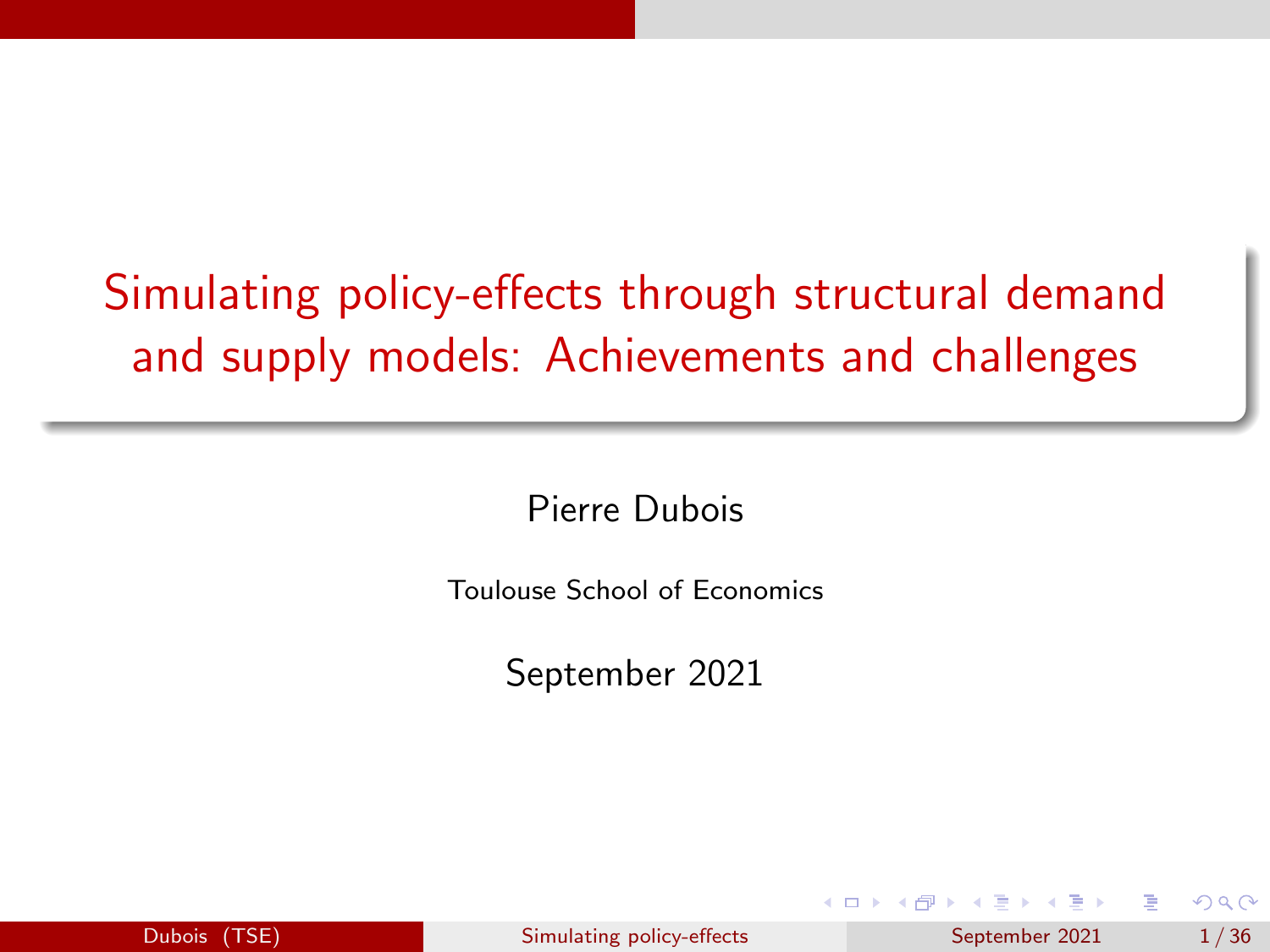- <span id="page-1-0"></span>**•** Presentation based on:
	- Dubois P, R. Griffith, M. O'Connell (2018) "The Effects of Banning Advertising in Junk Food Markets", Review of Economic Studies, 85, 1, 396-436
	- Dubois P, R. Griffith, M. O'Connell (2020) "How Well Targeted are Soda Taxes?", American Economic Review, 110(11), 3661-3704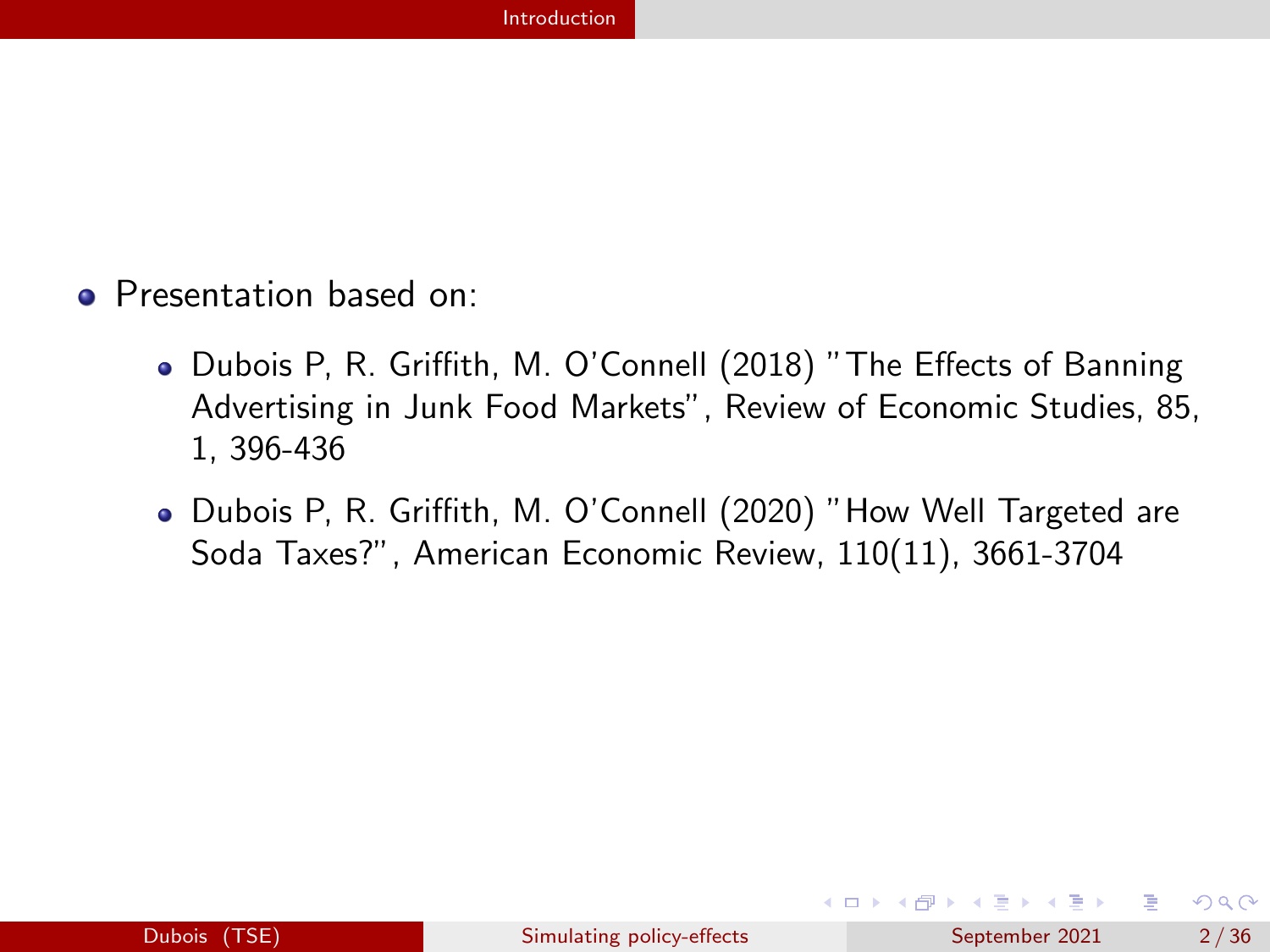#### Introduction

Obesity and diet-related diseases call for policy interventions

- Education and information campaigns
- Fiscal measures (soda tax)
- Regulations of advertising
- **•** Nutritional labels
- Incentives for products reformulation

э

 $QQ$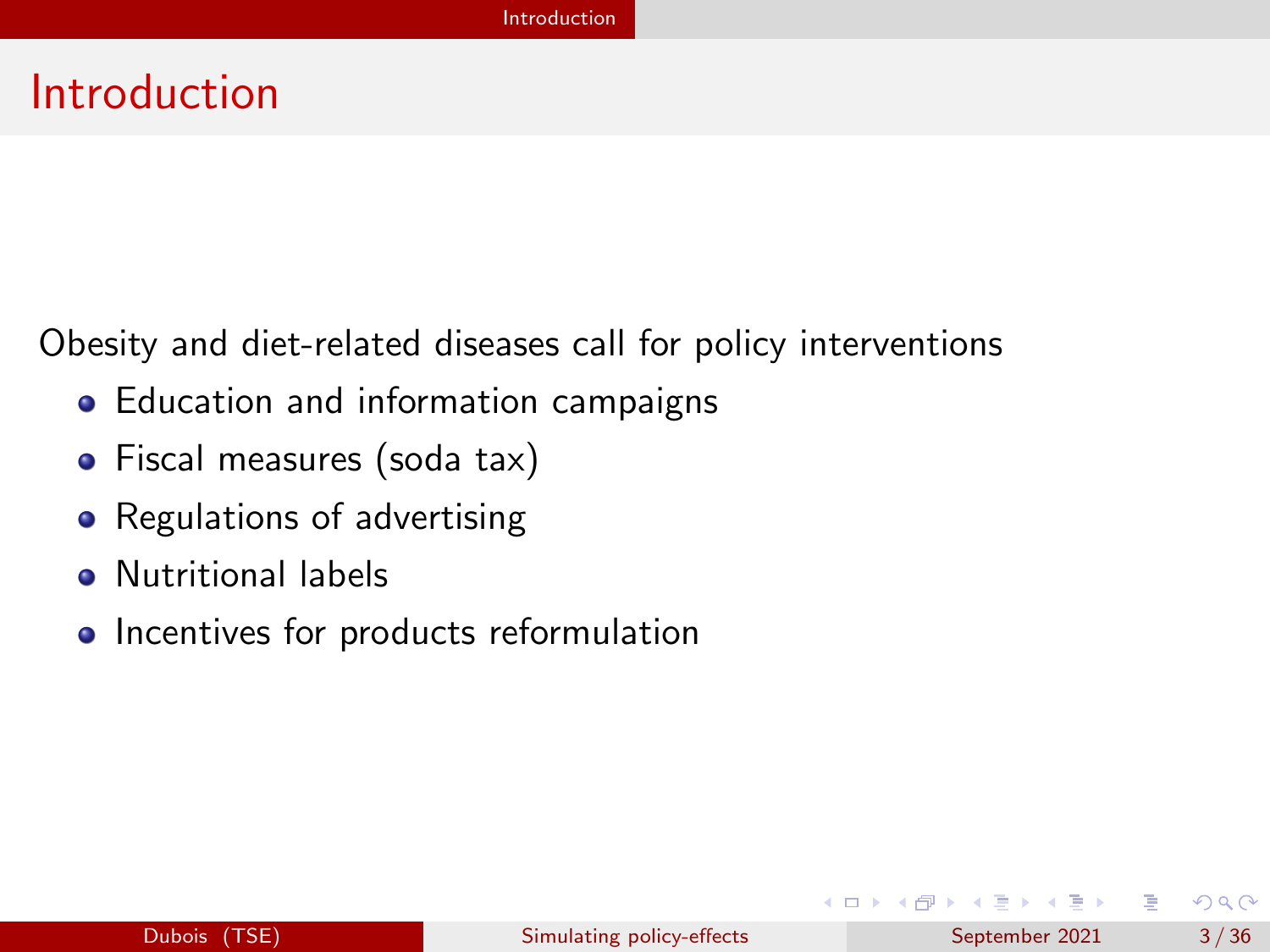### Challenges for ex ante simulation

- How policy intervention will affect consumer behavior
	- Identification of price effects or information effects or advertising effects on demand
	- How policies will affect long term demand differently from short term (habit formation)
- **•** Effects of policies on firms behavior
	- How firms change product prices (tax pass through), products assortments
	- How firms change dynamic strategies like advertising
	- Firms reorganization, innovation, entry, acquisitions, mergers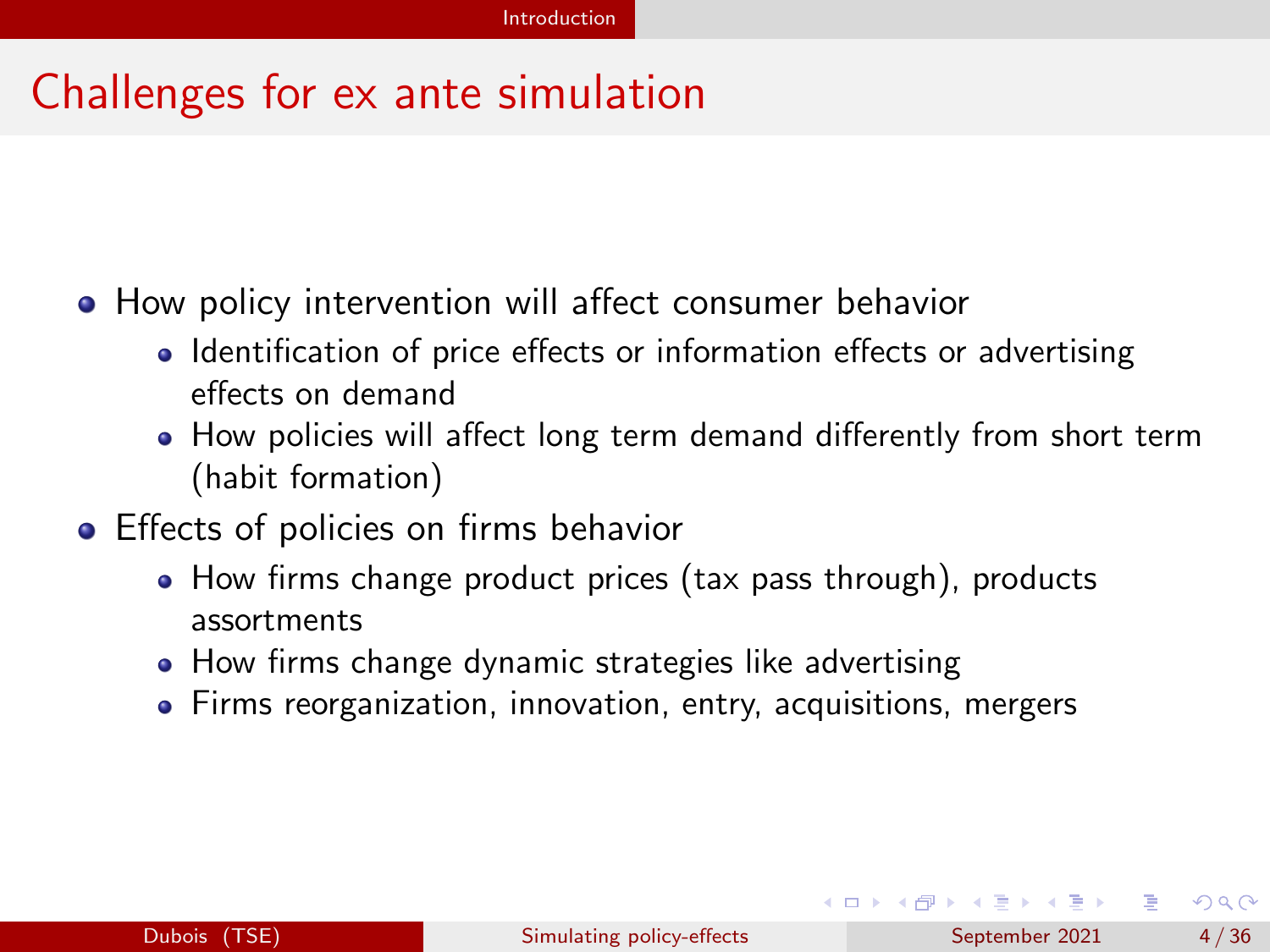### Challenges for an advertising ban

- UK bans advertising of foods high in fat, salt or sugar during children's programs. What would be the effects of a complete ban?
- Ex ante we don't know what will be the impact on markets which depends on
	- How the demand shape changes with advertising
	- Whether advertising is expansionary or pure business stealing
	- Strategic response of firms: price equilibrium
- Need counterfactual evaluation of supply and demand
- As well as questioning on evaluating welfare effects

イロト イ母ト イヨト イヨト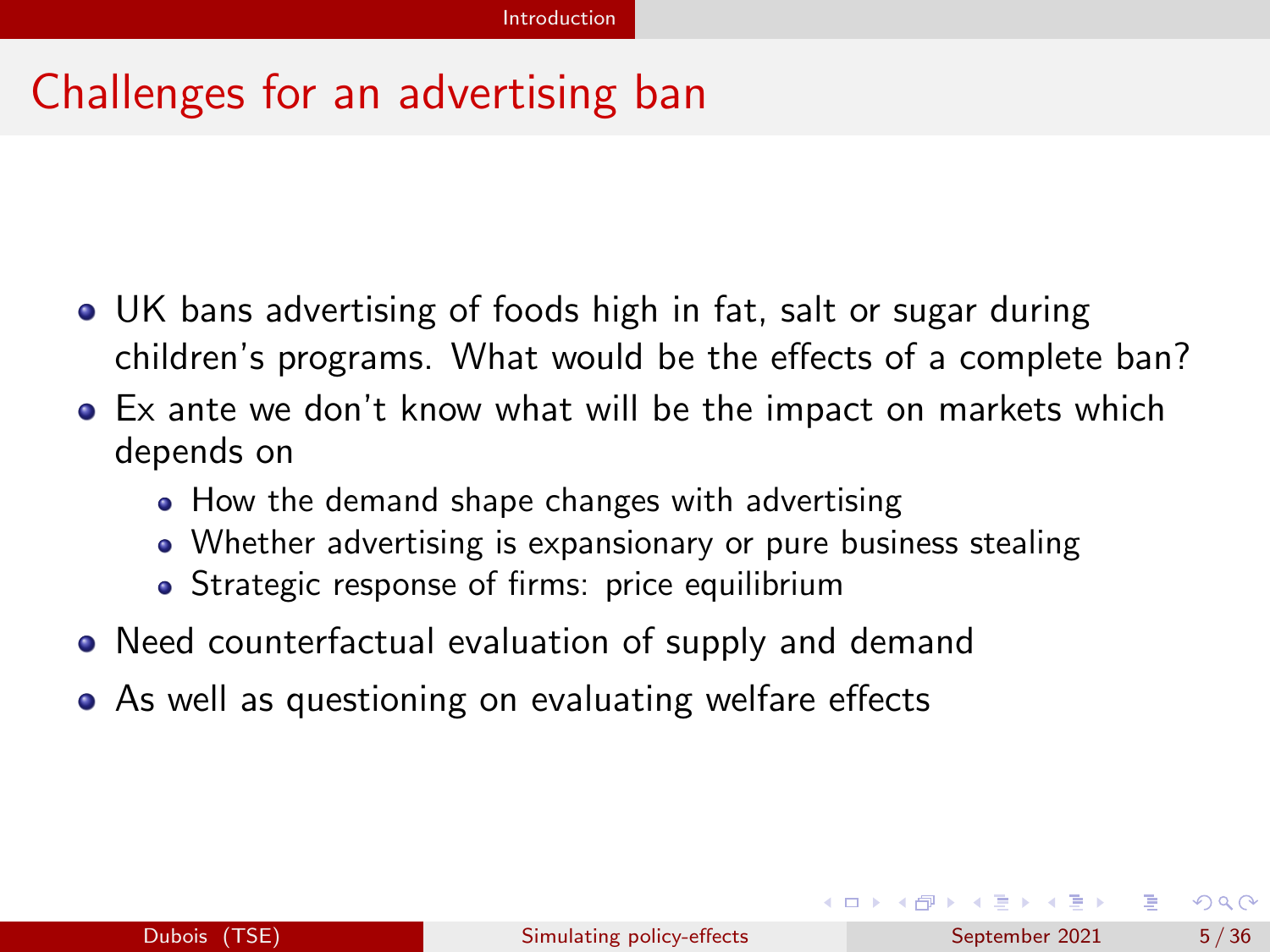### **Outline**

- Develop model of consumer demand and oligopoly supply with multi-product firms competing in price and advertising
- Allow advertising to impact demand in a flexible way
- Estimate the model on the typical junk food market in the UK (potato chips)
- Simulate the impact of advertising ban on equilibrium outcomes (prices, expenditures, quantities, nutrition)
- Consider welfare evaluation depending on whether advertising distorts consumer's choices

イロト イ押 トイヨ トイヨ トー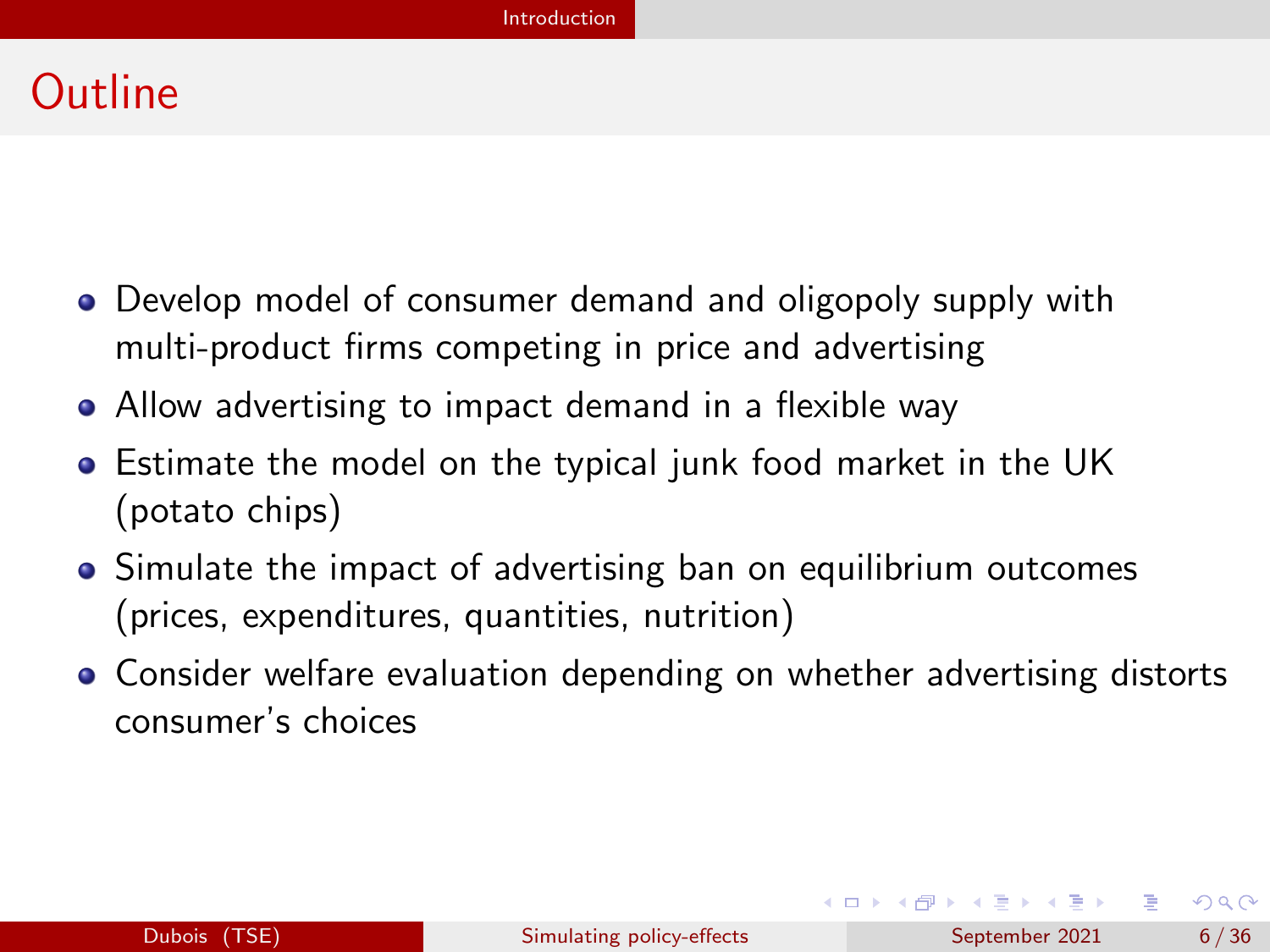### <span id="page-6-0"></span>Advertising in consumer demand model

Consumer demand model such that:

- Allow cooperative or rival effects of advertising such that increase in advertising of one brand may:
	- Increase demand for another brand (cooperative)
	- Decrease demand for another brand (predatory)
	- Lead to expansion or contraction of market
- Allow dynamic effects of advertising on demand:
	- Advertising exposure of consumer *i* for brand *b*:  $a_{ibt}$  must depend current and past advertising expenditures

イロト イ押 トイヨ トイヨ トー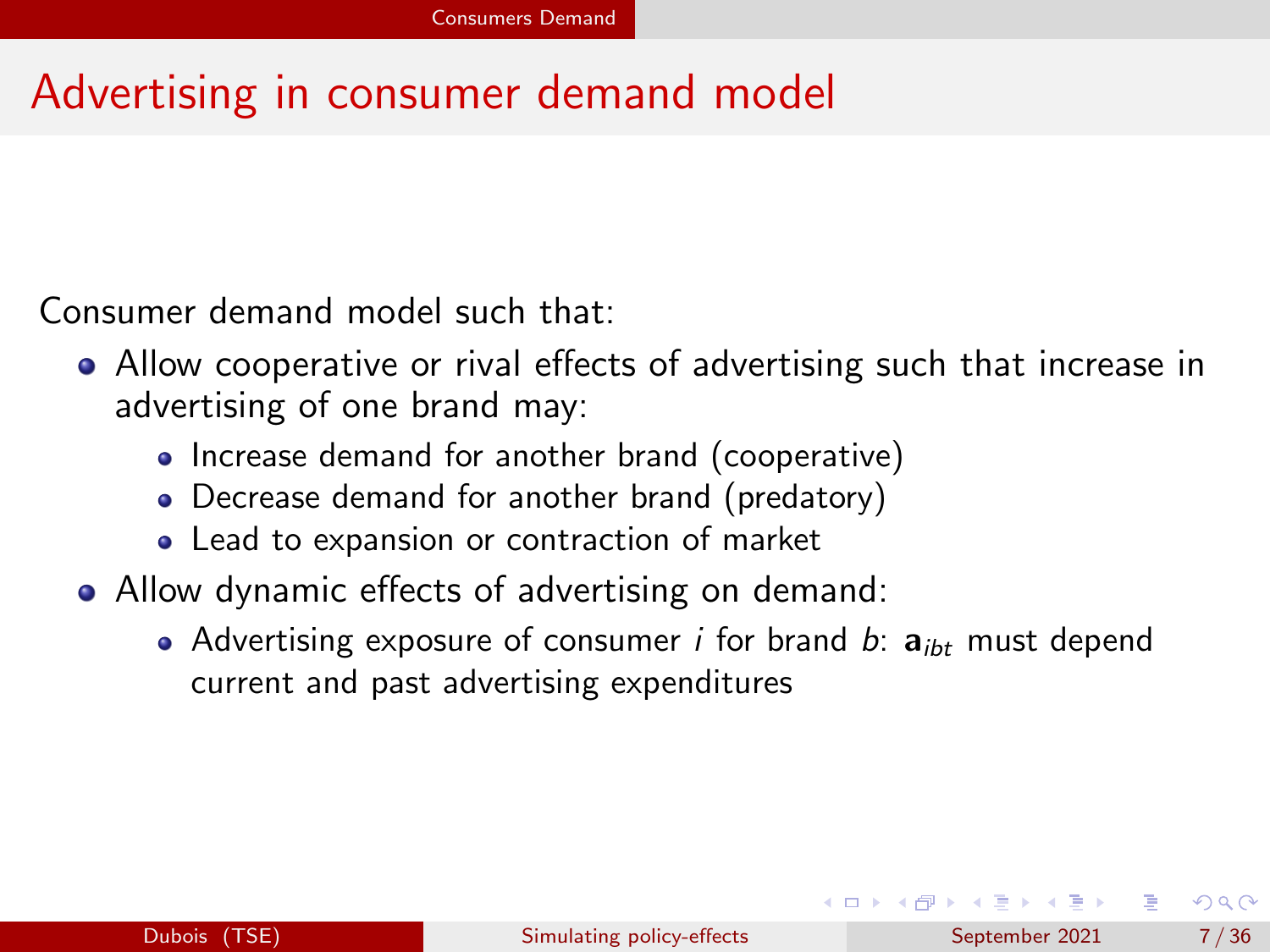#### Consumer discrete choice model

• Random utility for consumer  $i$ , brand  $b$ , pack size  $s$ , time (market)  $t$ 

$$
\bar{v}_{ibst} = \alpha_i (\mathbf{a}_{ibt}, p_{bst}) + \psi_i (\mathbf{a}_{ibt}, x_b) + \gamma_{bi} (\mathbf{a}_t) + \eta_i (\mathbf{z}_{bs}, \xi_b) + \epsilon_{ibst}
$$

where:

- $\bullet$   $p_{bst}$  is price
- $\bullet$   $x_h$  is nutrient score
- $a_{ibt}$  is advertising states for brand b;  $a_{it} = (a_{i1t}, ..., a_{iBt})$
- $\bullet$   $z_{bs}$  are functions of pack size
- $\bullet$   $\xi_b$  is an unobserved brand characteristic
- $\bullet$   $\epsilon_{i\text{hst}}$  individual deviation that may contain some product speficic time varying unobservables
- With outside good :  $\bar{v}_{i00t} = \zeta_{d0t} + \epsilon_{i00t}$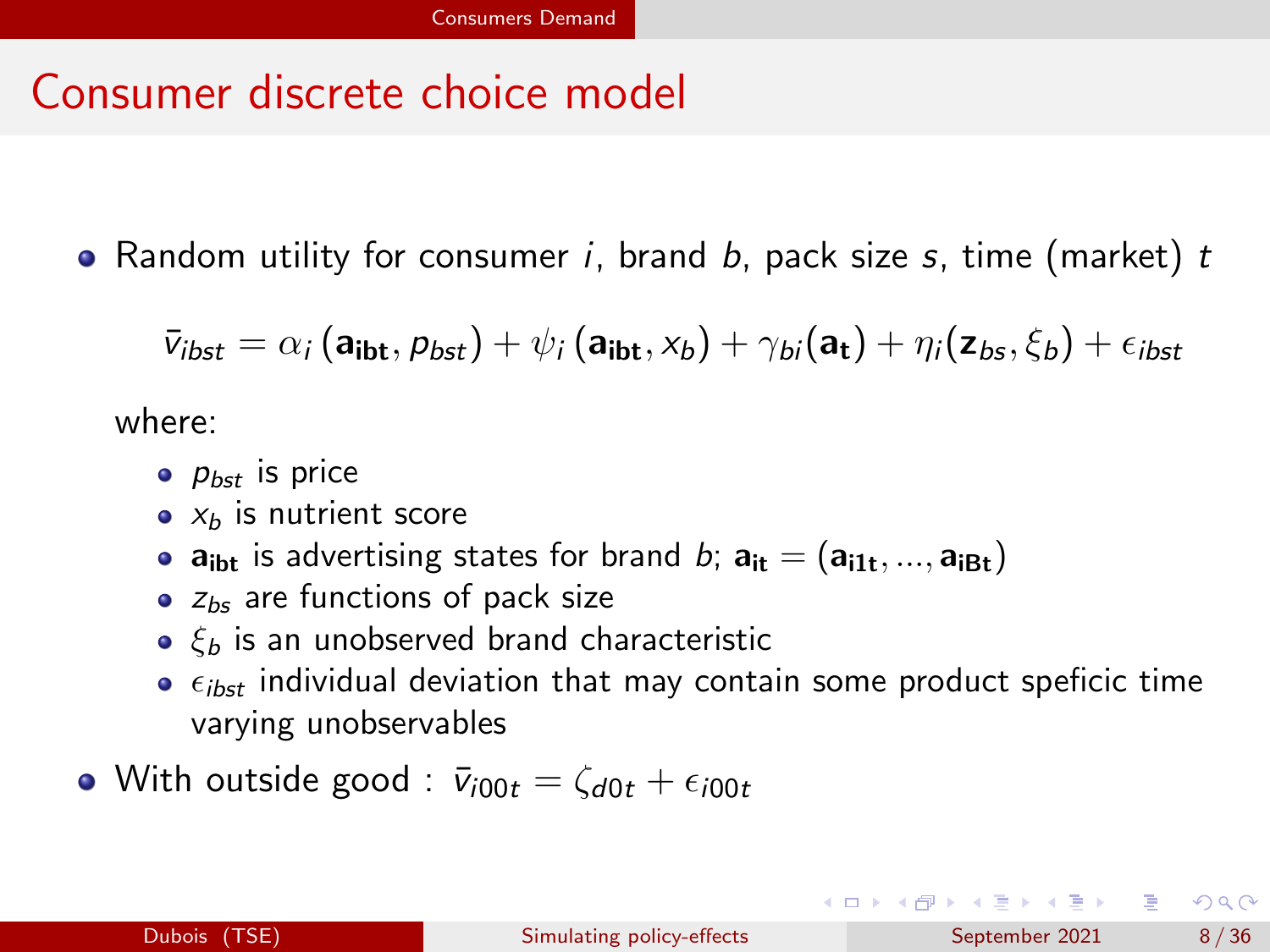#### Consumer discrete choice model

• A flexible specification:

$$
\alpha_i (\mathbf{a_{ibt}}, p_{bst}) = (\alpha_{0i} + \alpha_{1i} \mathbf{a_{ibt}}) p_{bst}
$$
  

$$
\psi_i (\mathbf{a_{ibt}}, x_b) = (\psi_{0i} + \psi_{1i} \mathbf{a_{ibt}}) x_b
$$
  

$$
\gamma_{bi} (\mathbf{a_t}) = \lambda_i \mathbf{a_{ibt}} + \rho_i \left( \sum_{l \neq b} \mathbf{a_{lt}} \right)
$$
  

$$
\eta_i (\mathbf{z_{bs}}, \xi_b) = \eta_{1i} z_{bs} + \eta_{2i} z_{bs}^2 + \eta_i \xi_b
$$

 $\bullet$  Coefficients differ by demographics  $(d_i)$  and purchase occasion

• Impact of advertising on demand is flexible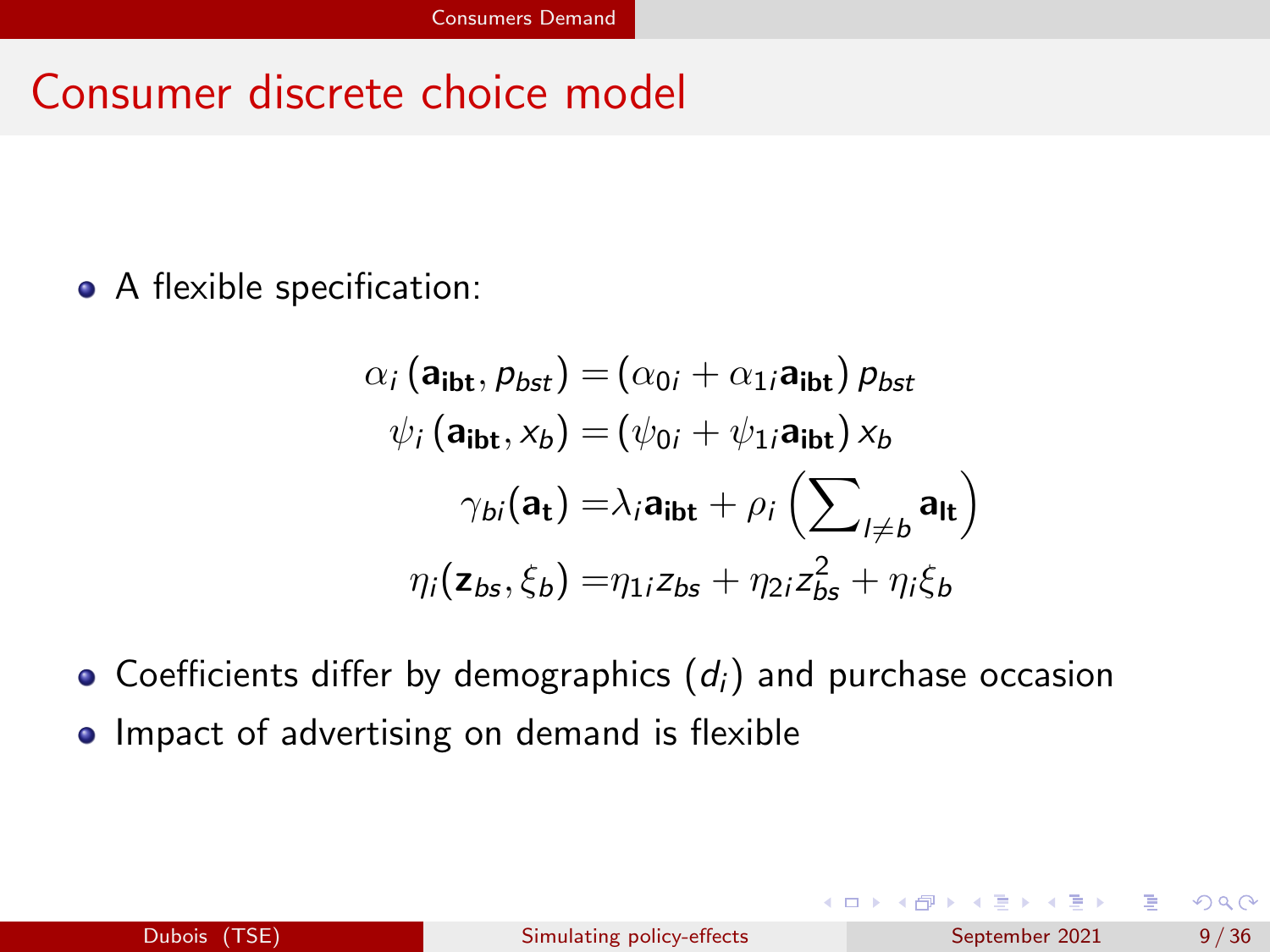#### Advertising exposure

Exposure measure based on TV viewing behavior:

$$
a_{ibt} = \sum\nolimits_{s,k,c} w_{iskc} T_{bskct}
$$

where  $w_{\text{iske}}$  is consumer *i* viewing show s on time slot k and channel c,  $T_{bskct}$  is brand b advertising

| <b>Brand</b>             | Weeks<br>with zero<br>adverts | <b>Adverts</b><br>per<br>week | SD<br>adverts<br>per week | Expenditure<br>(£)<br>per week | Length<br>(seconds)<br>per week |
|--------------------------|-------------------------------|-------------------------------|---------------------------|--------------------------------|---------------------------------|
| <b>Walkers Regular</b>   | 46                            | 322                           | 406                       | 77,270                         | 8.928                           |
| <b>Walkers Sensation</b> | 78                            | 63                            | 223                       | 12,554                         | 1,665                           |
| <b>Walkers Doritos</b>   | 65                            | 161                           | 379                       | 24,373                         | 3.671                           |
| <b>Walkers Other</b>     | 61                            | 257                           | 439                       | 47,185                         | 7.722                           |
| Pringles                 | 31                            | 359                           | 333                       | 56,795                         | 10.256                          |
| КP                       | 70                            | 162                           | 374                       | 28,024                         | 4,873                           |
| Golden Wonder            | 87                            | 9                             | 62                        | 837                            | 89                              |
| Asda                     | 88                            | 8                             | 78                        | 1.216                          | 83                              |
| Other                    | 53                            | 286                           | 409                       | 54,220                         | 6,992                           |

**Dubois (TSE)** [Simulating policy-effects](#page-0-0) September 2021 10/36

Average TV advertising per week by brand across all TV channels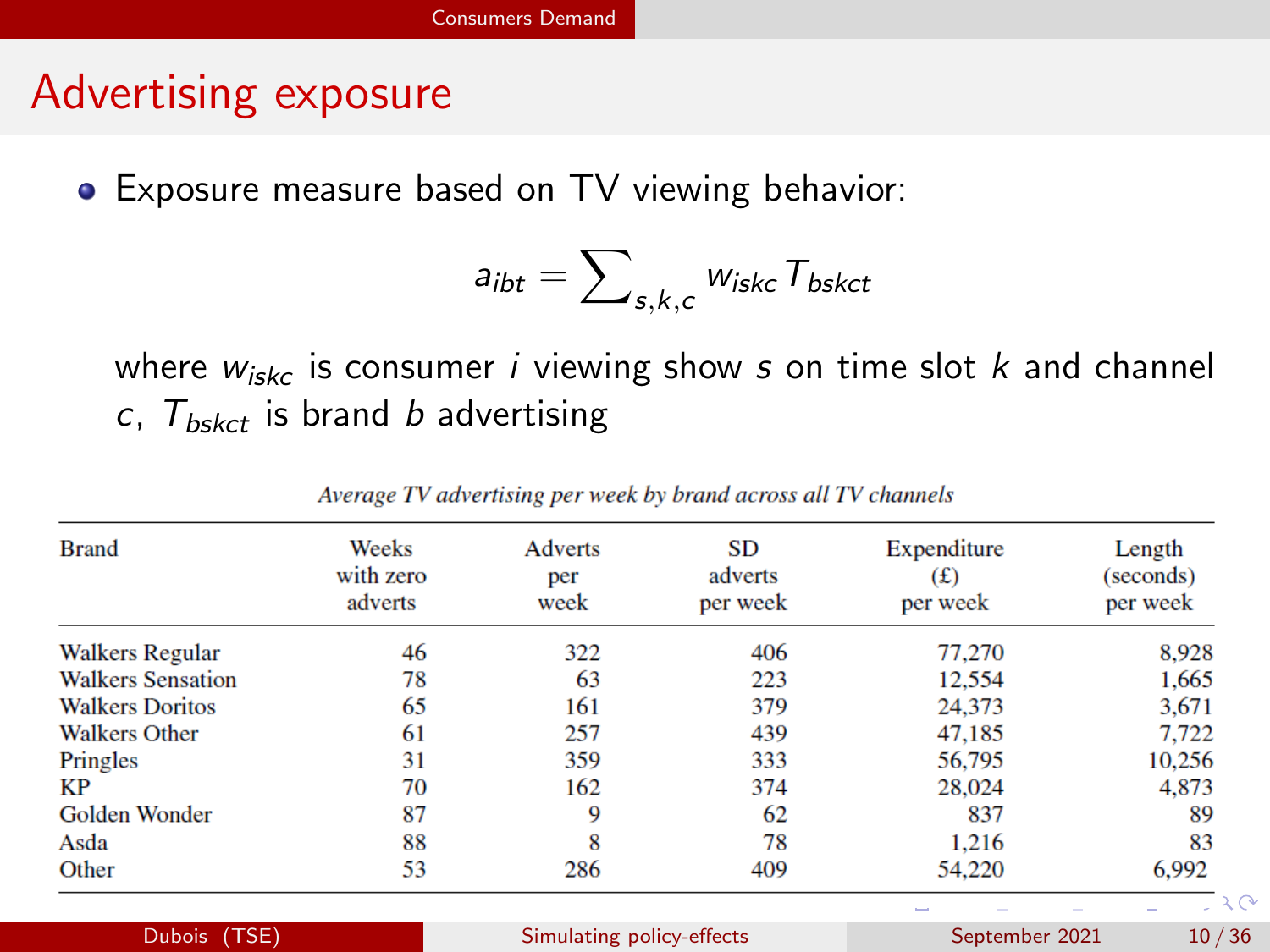#### Willingness to pay for reduction in nutrient score

• Advertising affects willingness to pay:

$$
WTP_{ibt} = \frac{\partial \bar{v}_{ibst} / \partial x_b}{\partial \bar{v}_{ibst} / \partial p_{bst}}
$$

$$
= \frac{\psi_{0i} + \psi_{1i} \mathbf{a}_{ibt}}{\alpha_{0i} + \alpha_{1i} \mathbf{a}_{ibt}}
$$

• Increases or decreases with  $a_{ibt}$  depending on the sign of

$$
\psi_{1i}\alpha_{0i}-\psi_{0i}\alpha_{1i}
$$

| <b>Dubois</b> | (TSE) |
|---------------|-------|
|               |       |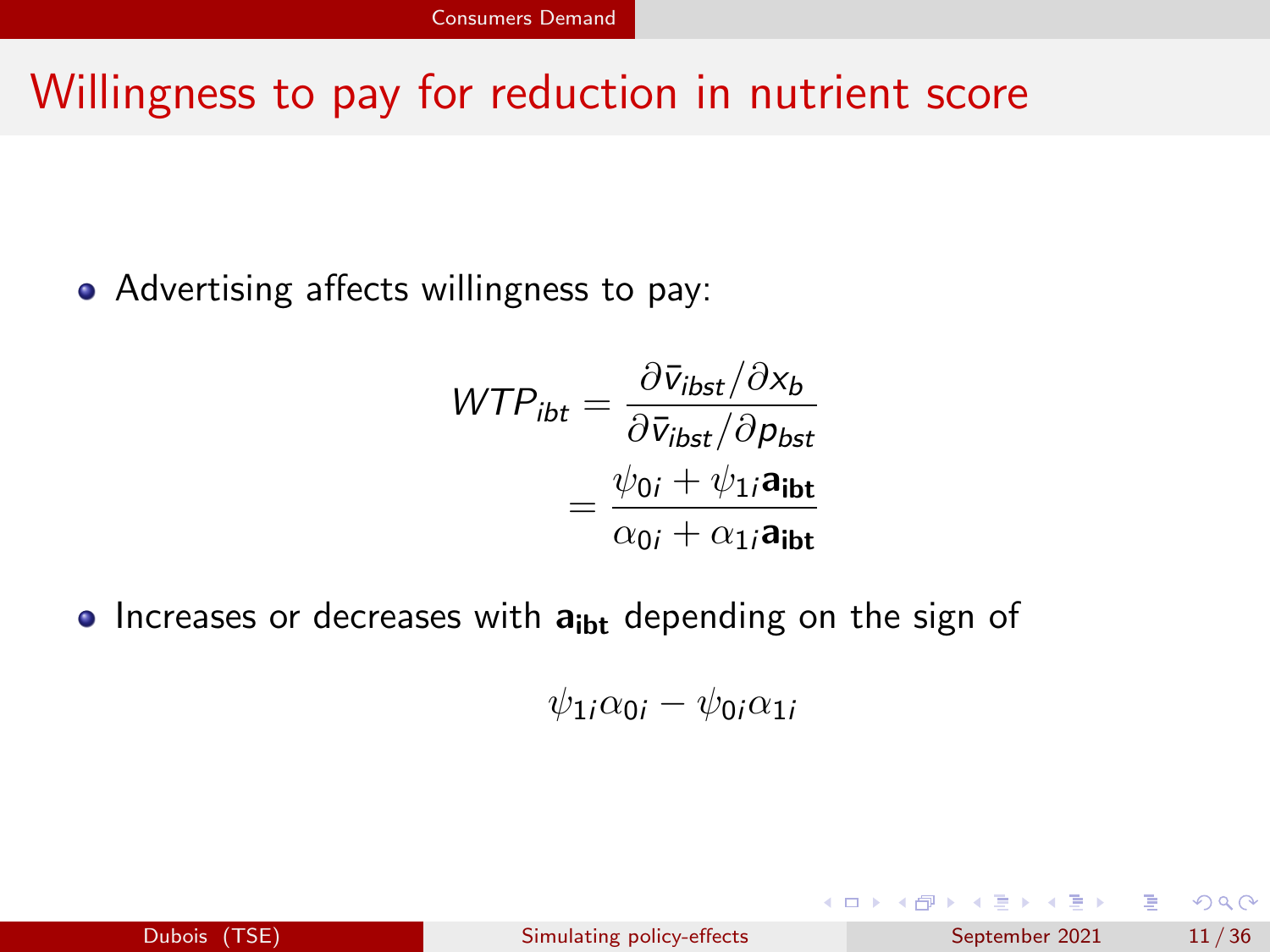## <span id="page-11-0"></span>Supply overview

- Multi-product firms compete by setting simultaneously two strategic instruments to maximize profits
	- **•** prices and advertising expenditures
- **•** Firms' problem is dynamic because
	- advertising today affects future demand and hence profits
- Estimation is innocuous to product entry and exit firm optimization

イロト イ押 トイヨ トイヨ トー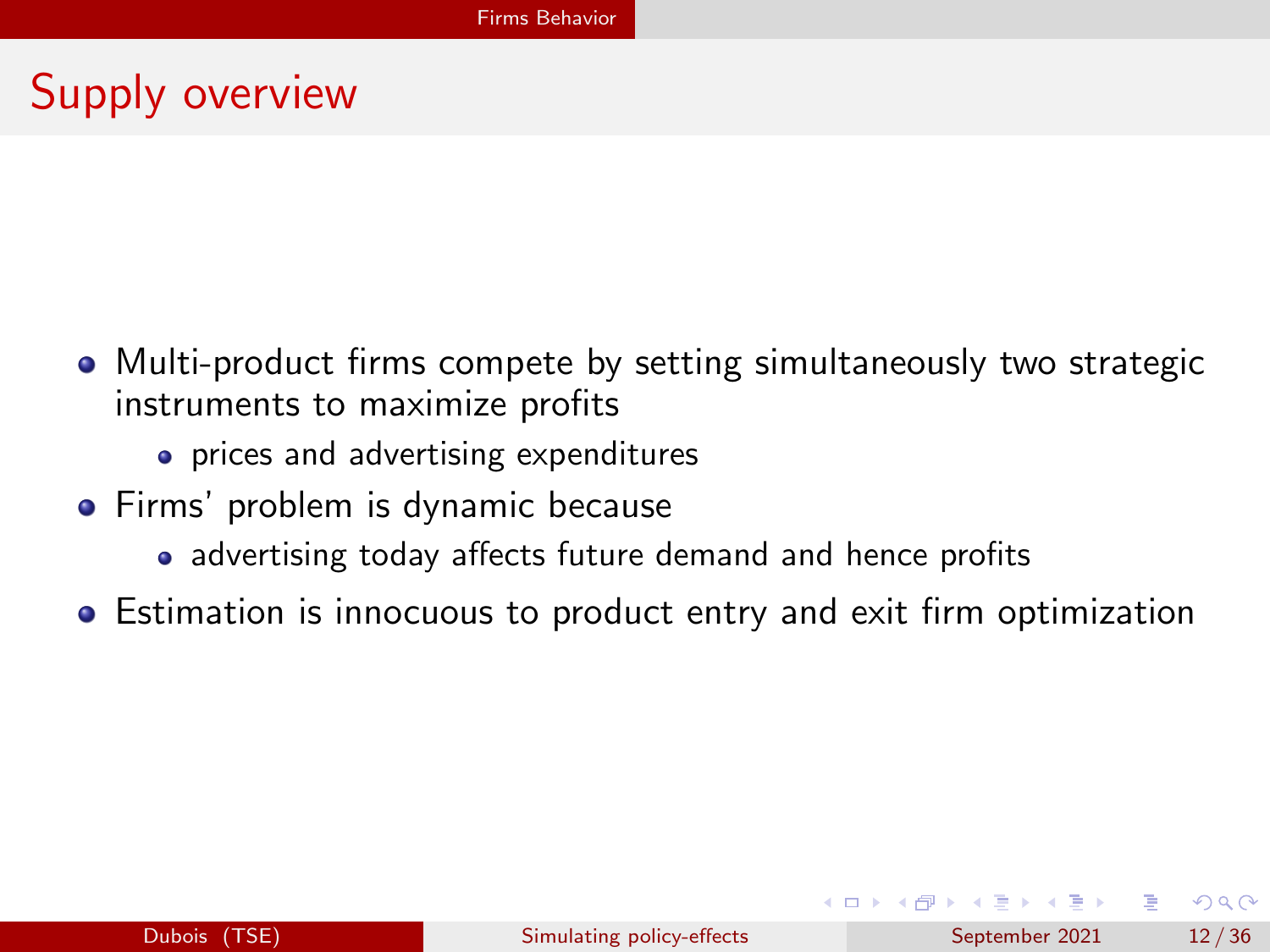### Profit

• Multi-product firm *j* chooses  $(p_{bst}, e_{bt})$  to maximize intertemporal profit:

$$
\sum_{t=0}^{\infty} \beta^{t} \left[ \sum_{(b,s) \in N_{j}^{bs}} (p_{bst} - c_{bst}) s_{bs} (\mathbf{p}_{t}, \mathbf{a}_{t}, \zeta_{t}) M_{t} - \sum_{b \in N_{j}^{b}} e_{bt} \right]
$$

where

$$
\mathbf{a}_{bt} = f(e_{bt}, e_{bt-1}, e_{bt-2}, ..., e_{b0})
$$

 $N_j^{bs}$ : set of products owned by firm j  $N_j^b$ : set of brands owned by firm j  $c_{bst}$ : constant marginal cost  $M_t$ : size of the potential market  $e_{bt}$ : advertising expenditure

イロト イ母 トイヨ トイヨ トー

G.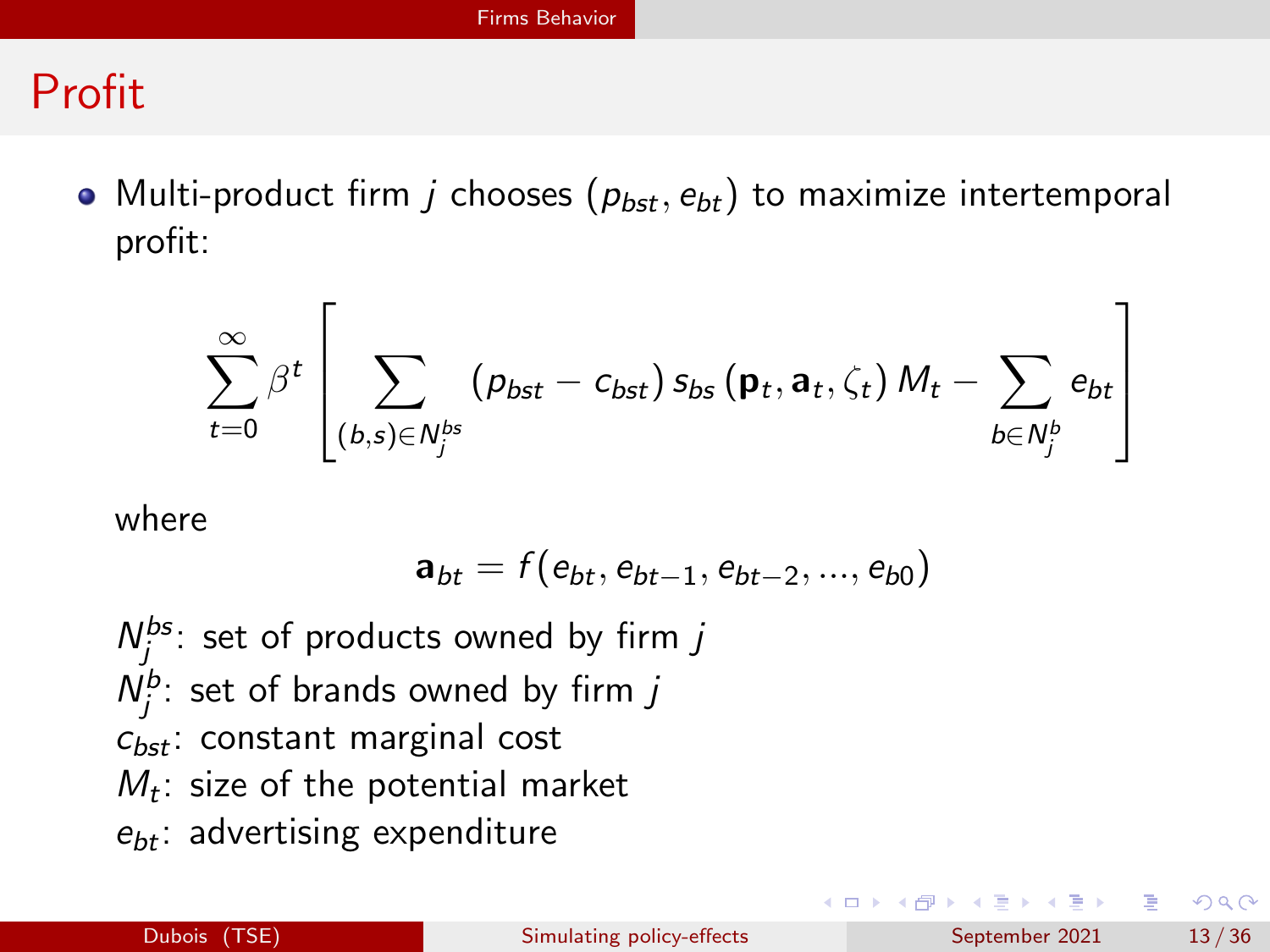#### Price first order conditions

• Price first order conditions depend on Markov perfect equilibrium only through observed goods and state vector  $(\mathbf{p}_t,\mathbf{a}_t)$ 

$$
s_{bs}\left(\mathbf{p}_t,\mathbf{a}_t,\zeta_t\right)+\sum_{\left(b',s'\right)\in N_j} \left(\rho_{b's't}-c_{b's't}\right)\frac{\partial s_{b's'}\left(\mathbf{p}_t,\mathbf{a}_t,\zeta_t\right)}{\partial \rho_{bst}}=0
$$

- ... we can identify marginal costs without solving for the value function
- Optimality conditions of advertising decisions not needed for identification of costs

 $\Omega$ 

イロト イ押 トイヨ トイヨ トー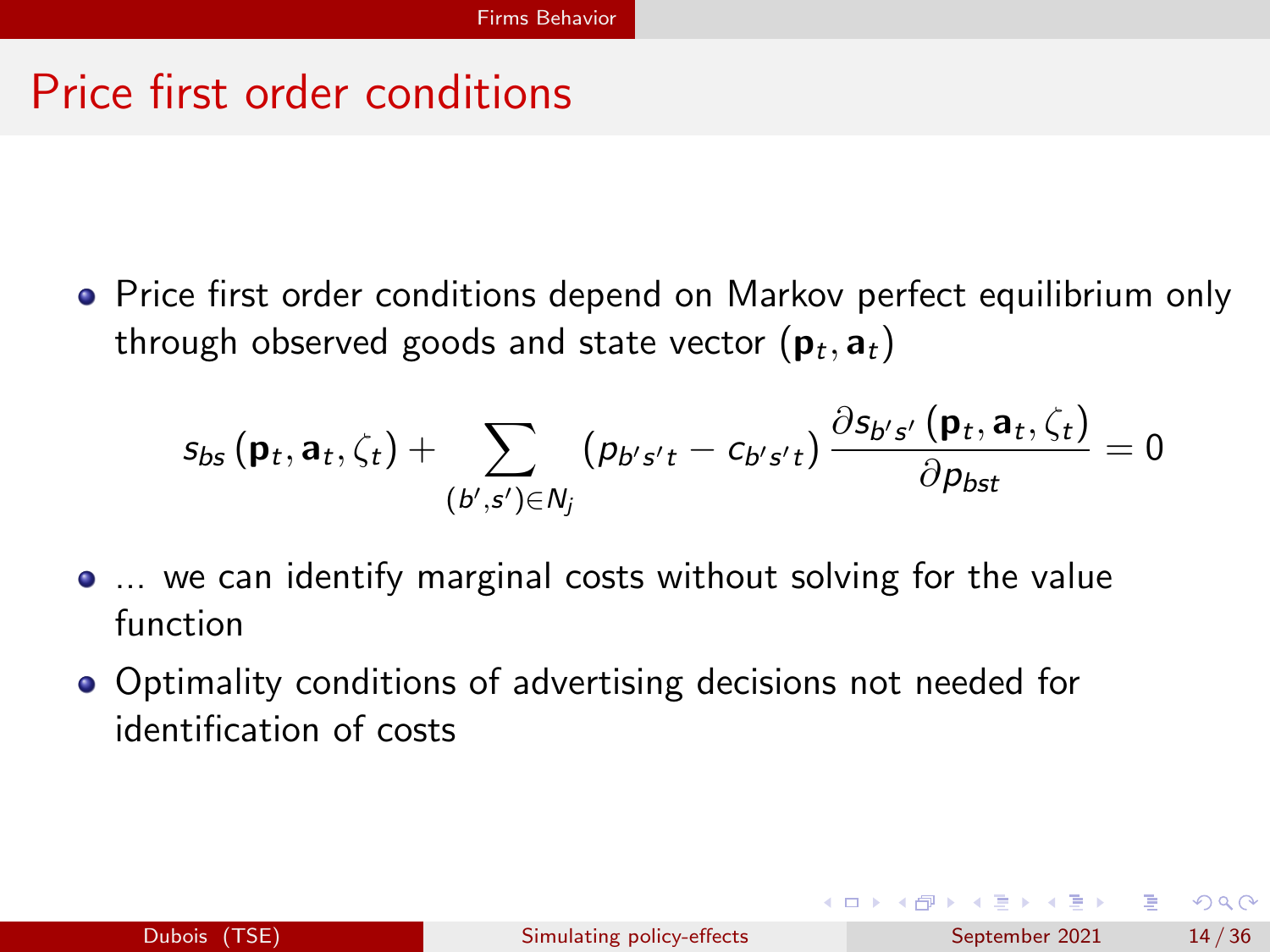#### Advertising Ban

- Simulate Counterfactual equilibrium with ban on advertising ( $a_t = 0$ )
- New price equilibrium will be played and satisfy the following per period Bertrand-Nash conditions, for all  $(b, s)$

$$
s_{bs}(\mathbf{p},\mathbf{0},\zeta)+\sum_{(b',s')\in N_j}(\rho_{b's't}-c_{b's't})\frac{\partial s_{b's'}(\mathbf{p},\mathbf{0},\zeta)}{\partial \rho_{bs}}=0
$$

where

$$
s_{bs}(\mathbf{p},\mathbf{0},\zeta)=\int s_{ibs}(\mathbf{p},\mathbf{0},\zeta)dF(v_i,d_i)
$$

is aggregate demand for product  $(b, s)$  when advertising is banned

• Can check exit decisions for all possible assortments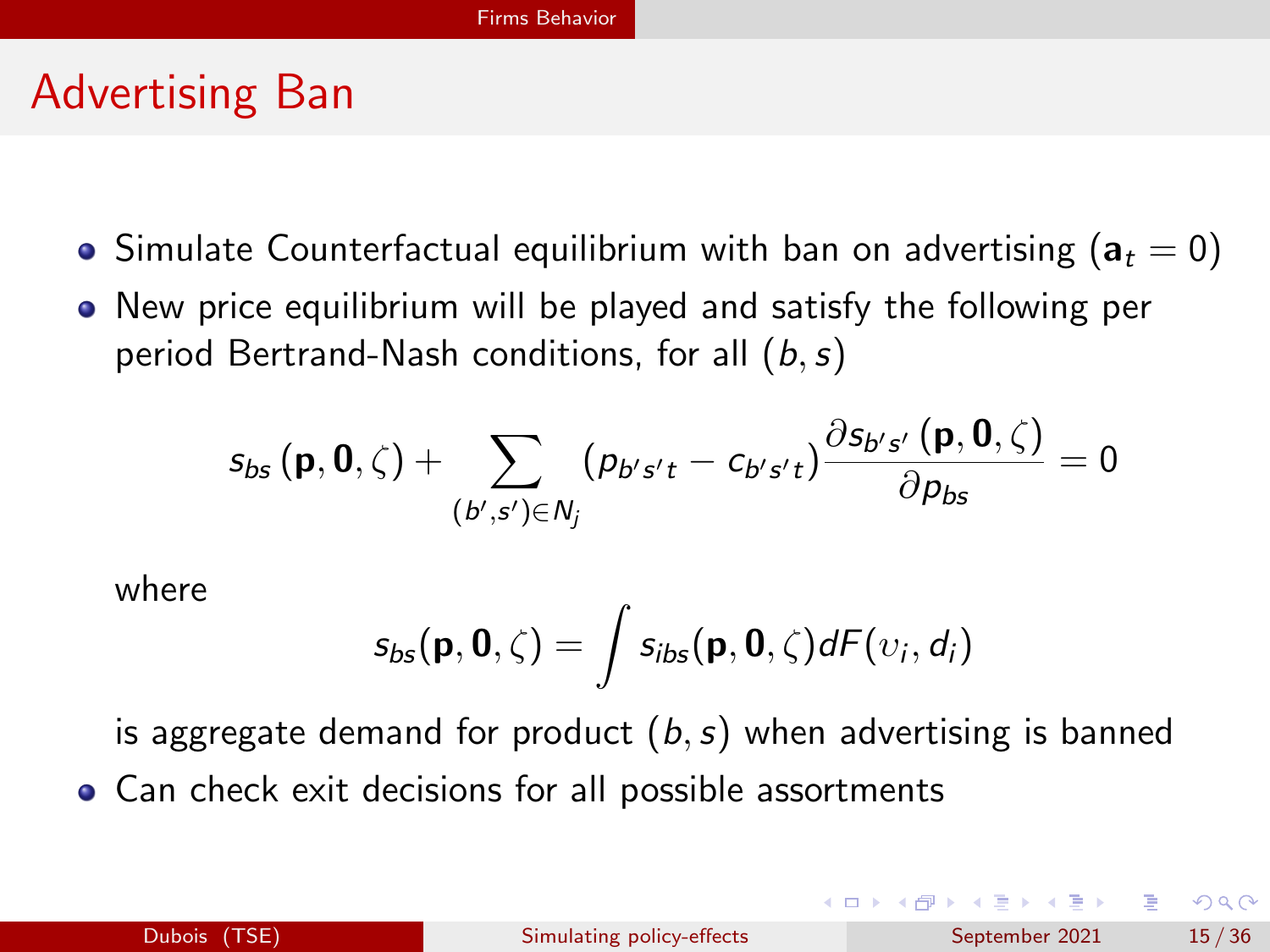#### <span id="page-15-0"></span>Purchase data

- From Kantar/TNS Worldpanel
- **•** June 2009 October 2010
- Use information on a subset of households
	- all groceries brought into home by 2873 households (food at home), 161,513 transactions
	- all snacks bought for consumption outside the home by 2306 individuals (food on the go), 99,636 transactions
- Observe all barcodes bought and transaction level prices
- Plus demographics and product characteristics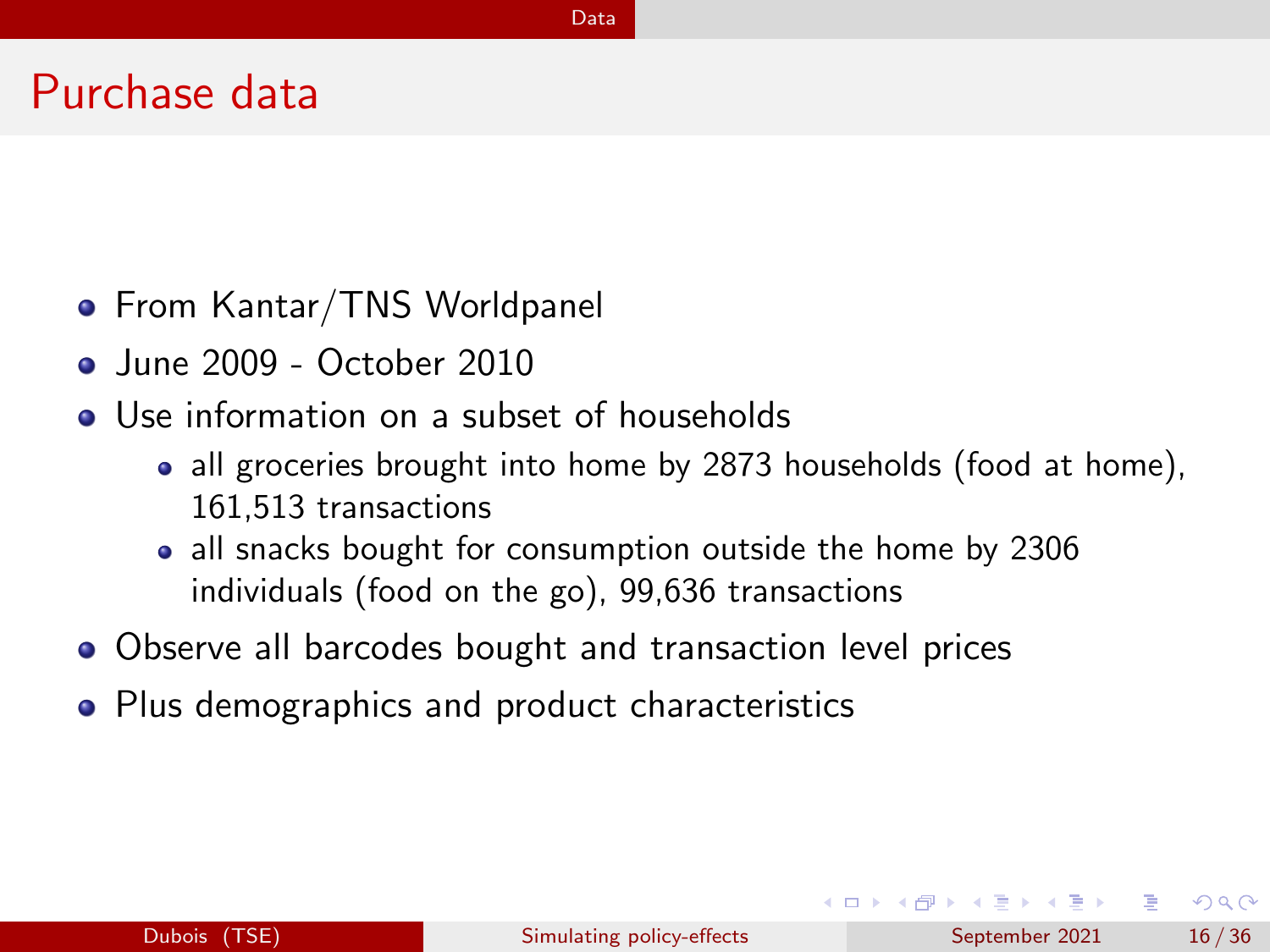#### Food at home - 26 products in total

| <b>Brand</b>               | <b>Size</b> | Purchase Share | Price $(f)$ |
|----------------------------|-------------|----------------|-------------|
| Pringles:                  | 150-300g    | $1.34\%$       | 1.10        |
|                            | $300g +$    | 5.54%          | 2.63        |
| Walkers Regular:           | 150-300g    | 1.77%          | 1.25        |
|                            | $300g +$    | 23.98%         | 2.77        |
| <b>Walkers Sensations:</b> | 150-300g    | 0.43%          | 1.26        |
|                            | $300g+$     | 1.81%          | 2.52        |
| Walkers Doritos:           | 150-300g    | 1.30%          | 1.21        |
|                            | $300g +$    | $3.29\%$       | 2.47        |
| Walkers Other:             | $<$ 150g    | 0.69%          | 1.24        |
|                            | 150-300g    | 3.73%          | 1.77        |
|                            | $300g +$    | $8.66\%$       | 3.17        |
| Golden Wonder:             | $<$ 150g    | $0.10\%$       | 1.28        |
|                            | 150-300g    | 0.25%          | 1.35        |
|                            | $300g+$     | 1.15%          | 2.70        |
| .                          |             |                |             |

重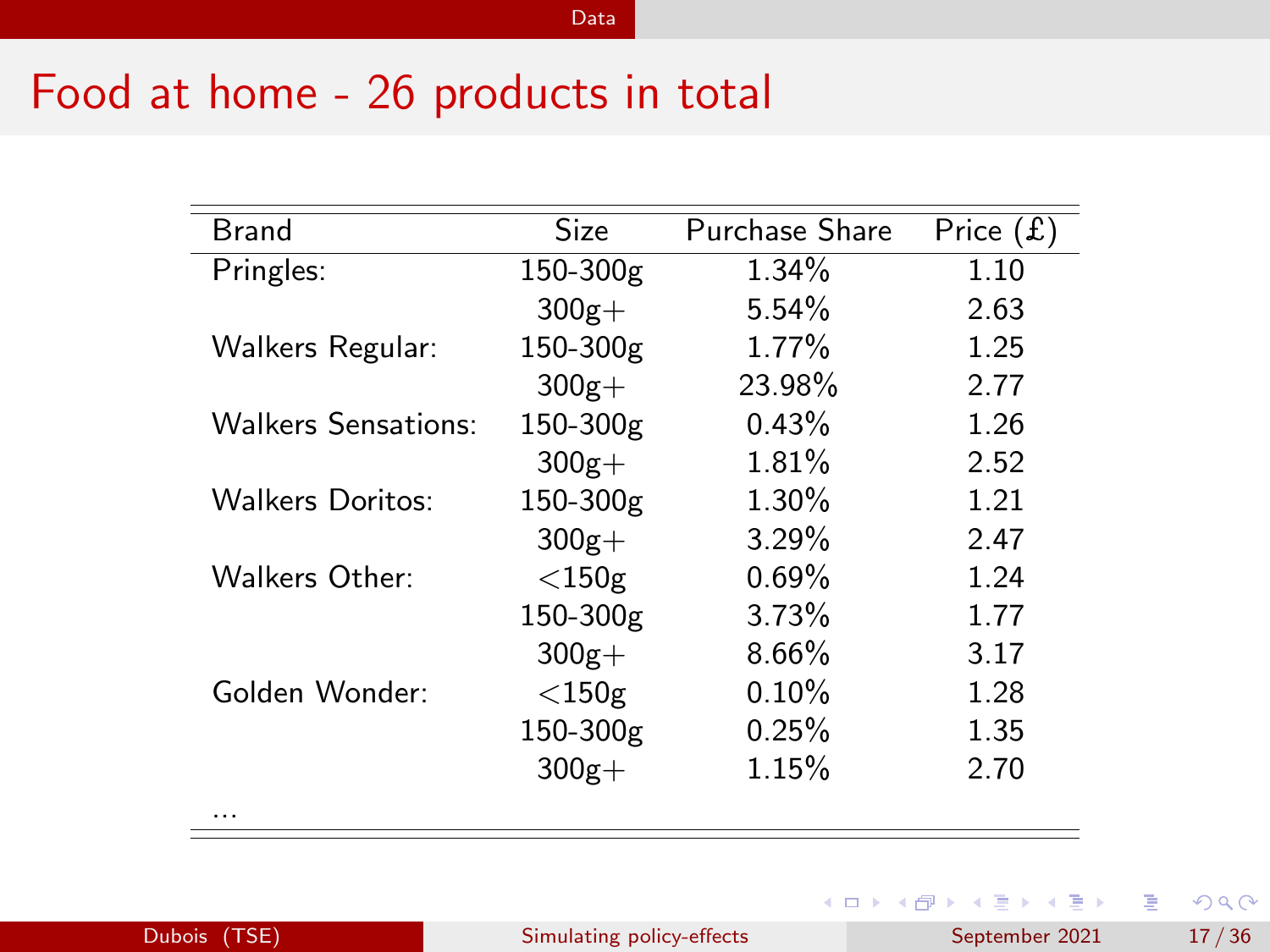#### Food on the go - 11 products in total

| Brand                     | Size            | <b>Purchase Share</b> | Price $(f)$ |
|---------------------------|-----------------|-----------------------|-------------|
| Walkers Regular           | 34.5g           | 27.16%                | 0.45        |
|                           | 50g             | 7.19%                 | 0.63        |
| <b>Walkers Sensations</b> | 35 <sub>g</sub> | $2.04\%$              | 0.61        |
| <b>Walkers Doritos</b>    | 50g             | 4.70%                 | 0.54        |
| <b>Walkers Other</b>      | $<$ 30g         | $4.34\%$              | 0.45        |
|                           | $30g+$          | $8.94\%$              | 0.61        |
| ΚP                        | 35 <sub>g</sub> | 0.83%                 | 0.57        |
| Golden Wonder:            | $<$ 40g         | $3.08\%$              | 0.39        |
|                           | $40g +$         | 1.09%                 | 0.73        |
| Other                     | $<$ 40g         | 17.57%                | 0.48        |
|                           | $40g +$         | 20.01%                | 0.59        |
| .                         |                 |                       |             |

重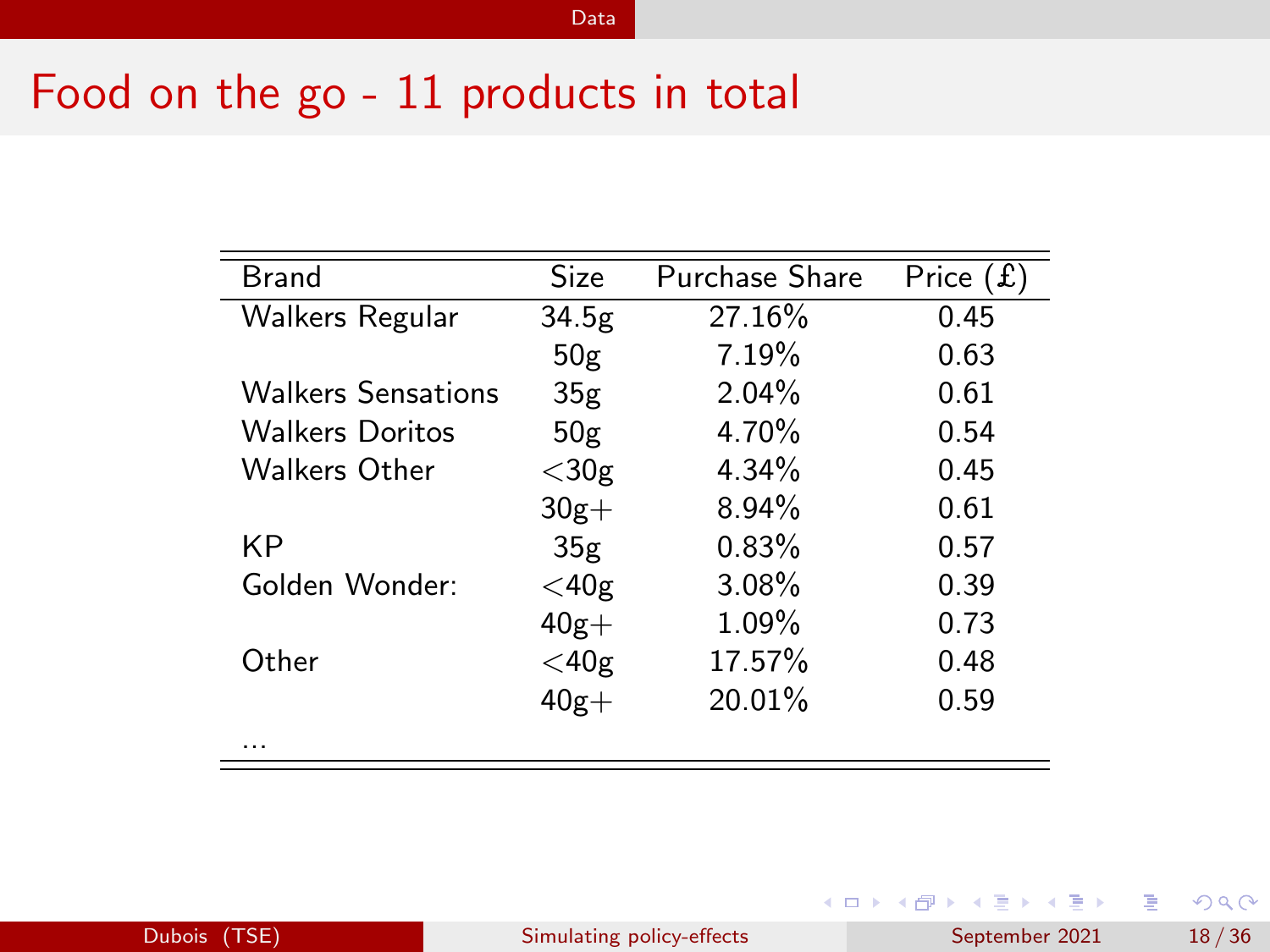#### Nutrient score

| <b>Brand</b>        | Nutrient score | Energy            | Saturated fat    | Sodium           |
|---------------------|----------------|-------------------|------------------|------------------|
|                     |                | $(kj$ per $100g)$ | $(g$ per $100g)$ | $(g$ per $100g)$ |
| Pringles            | 16             | 2160              | 6.31             | 0.62             |
| Walkers Reg         | 10             | 2164              | 2.56             | 0.59             |
| <b>Walkers Sens</b> | 11             | 2023              | 2.16             | 0.71             |
| <b>Walkers Dor</b>  | 12             | 2095              | 2.86             | 0.66             |
| Walkers Oth         | 15             | 2020              | 2.50             | 0.82             |
| КP                  | 18             | 2158              | 5.87             | 0.85             |
| GW                  | 16             | 2101              | 4.01             | 0.92             |
| Asda                | 15             | 2125              | 4.13             | 0.75             |
| <b>Tesco</b>        | 15             | 2145              | 4.65             | 0.77             |
| Other               | 12             | 2084              | 3.84             | 0.70             |

Proposal is to ban advertising for score above 4 (fiber and protein not shown)

Dubois (TSE) [Simulating policy-effects](#page-0-0) September 2021 19/36

イロト イ部 トイヨ トイヨト

 $2990$ 

÷.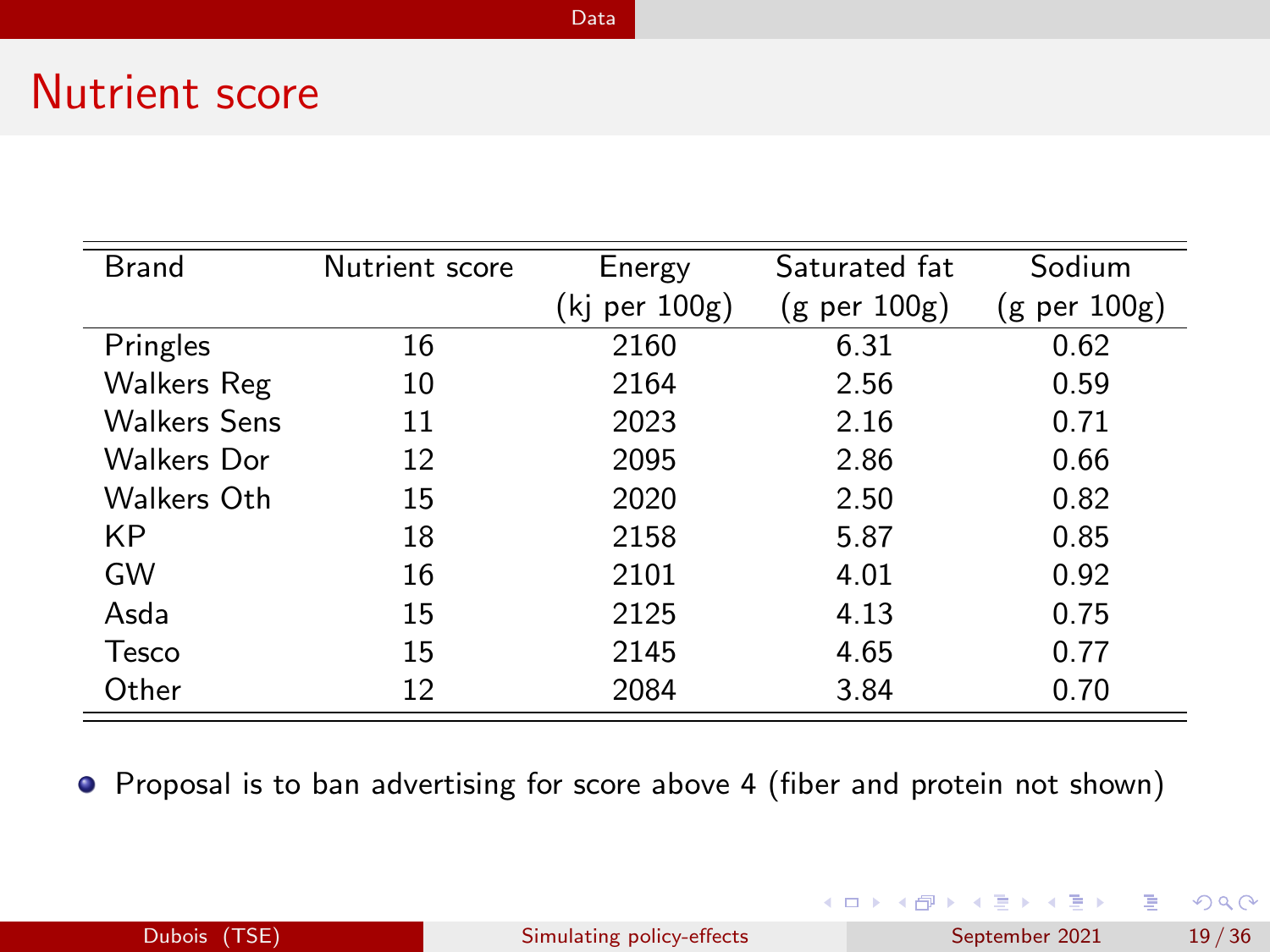#### Advertising Expenditures

|                           |      |      | Monthly expenditure $(£100,000)$ | Total           |
|---------------------------|------|------|----------------------------------|-----------------|
|                           | Mean | Min  | Max                              | $(06/09-10/10)$ |
| Pringles                  | 4.50 | 0.00 | 10.14                            | 76.54           |
| Walkers Regular           | 4.97 | 0.00 | 18.29                            | 84.47           |
| <b>Walkers Sensations</b> | 0.54 | 0.00 | 1.46                             | 9.12            |
| <b>Walkers Doritos</b>    | 1.75 | 0.00 | 8.25                             | 29.67           |
| Walkers Other             | 2.89 | 0.00 | 8.99                             | 49.07           |
| KP                        | 2.09 | 0.00 | 8.49                             | 35.60           |
| Golden Wonder             | 0.08 | 0.00 | 0.80                             | 1.34            |
| Asda                      | 0.01 | 0.00 | 0.23                             | 0.23            |
| Tesco                     | 0.08 | 0.00 | 0.68                             | 1.44            |
| Other                     | 1.58 | 0.00 | 5.74                             | 26.83           |

[Data](#page-15-0)

イロメ イ部 メイミメ イミメー

 $298$ 

Ε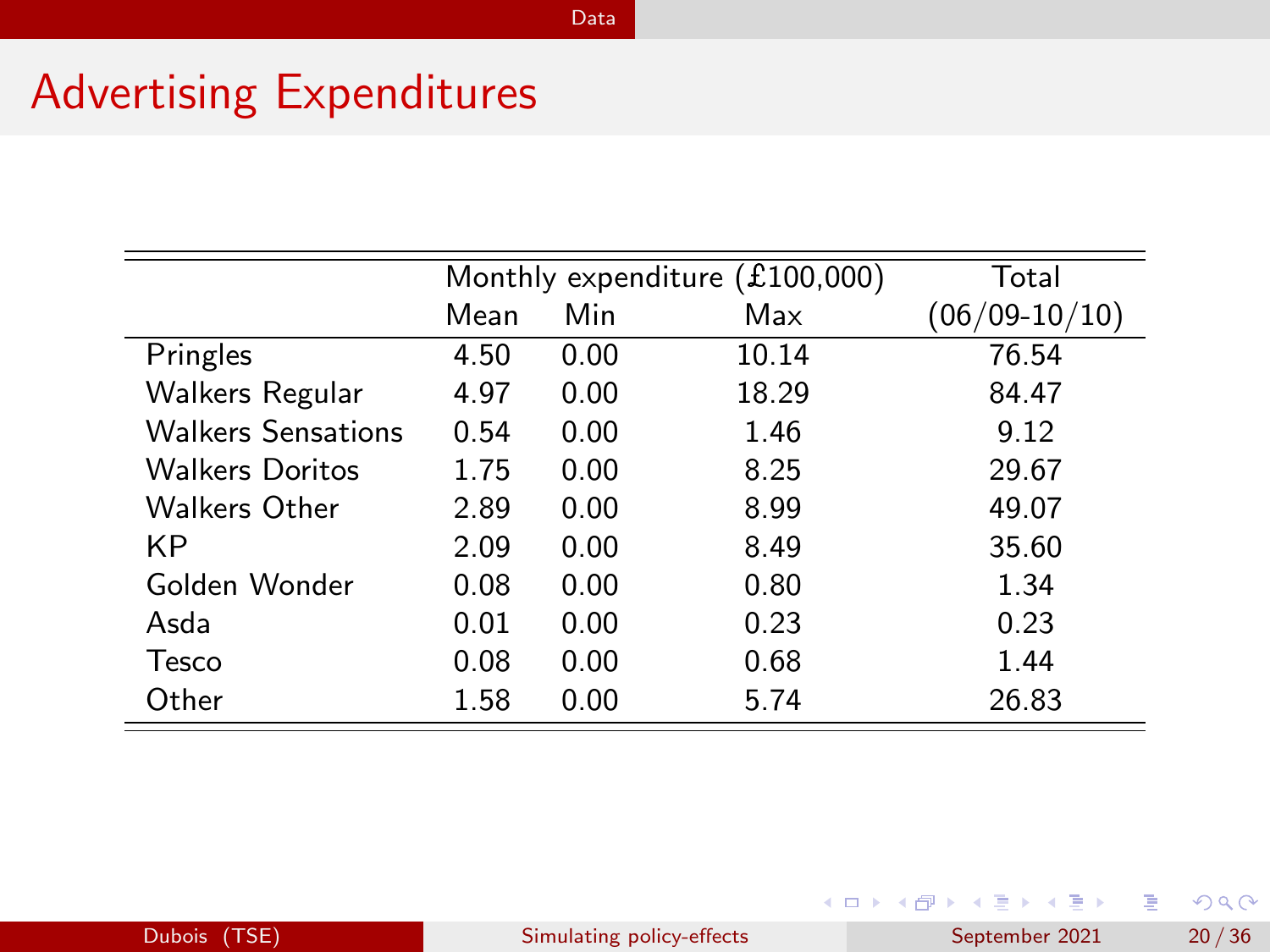#### Advertising Stocks, Flows and Prices



[Data](#page-15-0)

Dubois (TSE) [Simulating policy-effects](#page-0-0) September 2021 21/36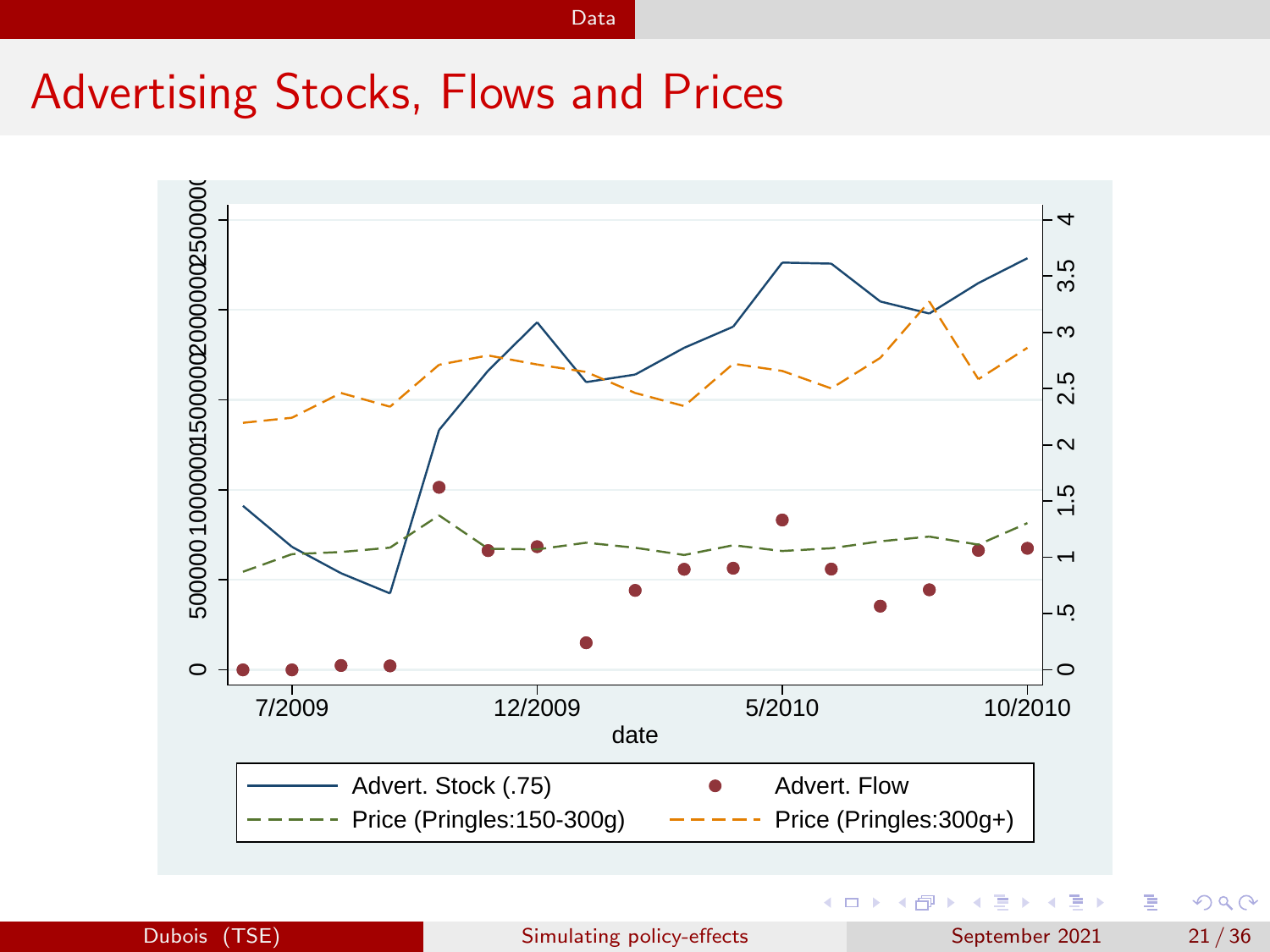#### Consumer variation of advertising exposure

[Data](#page-15-0)



Þ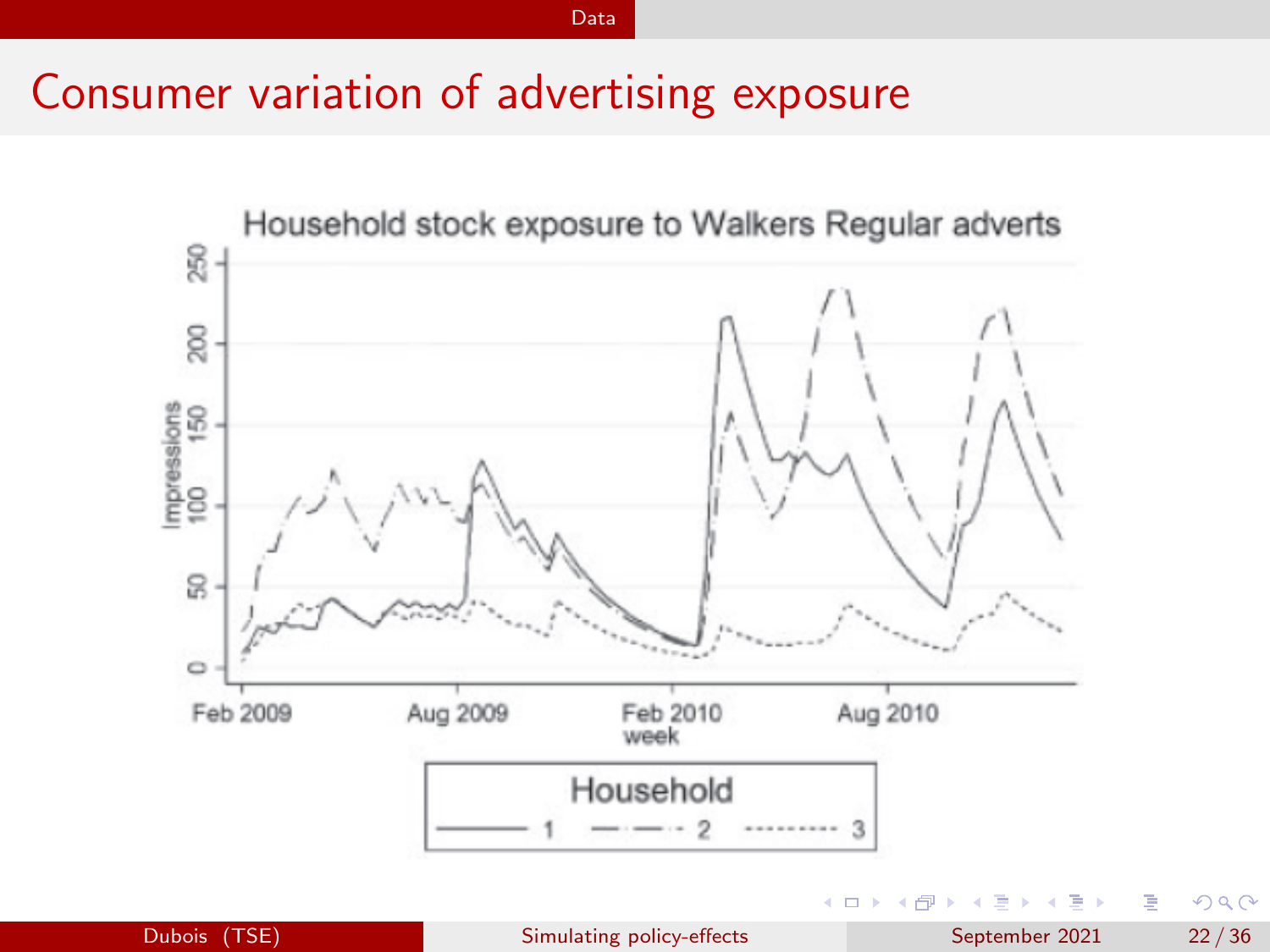### <span id="page-22-0"></span>Advertising effects on brand demand

% change in demand if advertising expenditure set to zero (ceteris paribus)

|                                                 | Walkers Regular  | Pringles           | КP               |
|-------------------------------------------------|------------------|--------------------|------------------|
| Adv $exp(fm)$                                   | 0.497            | 0.450              | 0.209            |
| Walkers Regular                                 | $-2.77$          | 1.39               | 0.63             |
|                                                 | $[-4.30, -1.44]$ | [1.06, 1.72]       | [0.50, 0.76]     |
| Pringles                                        | 3.43             | $-19.53$           | 0.25             |
|                                                 | [2.78, 4.10]     | $[-21.54, -17.97]$ | [0.11, 0.39]     |
| KP                                              | $-0.35$          | 0.03               | $-2.63$          |
|                                                 | $[-0.81, 0.11]$  | $[-0.35, 0.39]$    | $[-3.36, -1.99]$ |
| .                                               |                  | .                  | .                |
|                                                 | $-1.15$          | $-1.10$            | $-0.42$          |
|                                                 | $[-1.46, -0.85]$ | $[-1.41, -0.79]$   | $[-0.53, -0.31]$ |
| Numbers are means across markets (i.e. months). |                  |                    |                  |

ヨメ メヨメ

**← ロ → → ← 何 →** 

э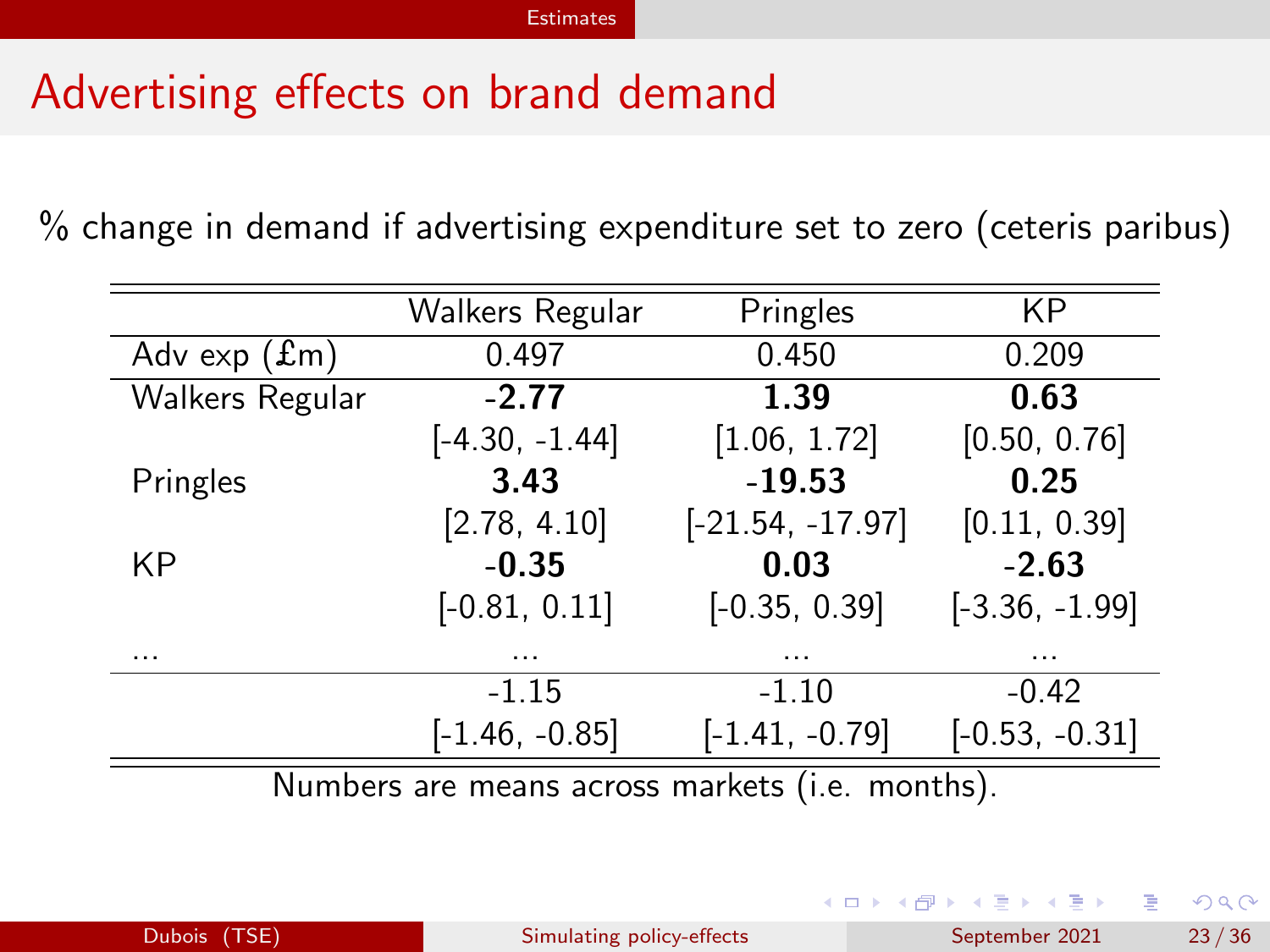### Effect of advertising on own price elasticities

|              | Walkers Regular             |                             | Pringles                    |                             | ΚP                          |                             |
|--------------|-----------------------------|-----------------------------|-----------------------------|-----------------------------|-----------------------------|-----------------------------|
|              | Obs.                        | Zero                        | Obs.                        | Zero                        | Obs.                        | Zero                        |
|              | advert.                     | advert.                     | advert.                     | advert.                     | advert.                     | advert.                     |
|              | exp.                        | exp.                        | exp.                        | exp.                        | exp.                        | exp.                        |
| $<$ 150g     |                             |                             |                             |                             | $-1.33$                     | $-1.37$                     |
| $150 - 300g$ | $-1.49$                     | $-1.62$                     | $-1.40$                     | $-1.53$                     | $[-1.38, -1.29]$<br>$-1.68$ | $[-1.42, -1.32]$<br>$-1.74$ |
|              |                             |                             |                             |                             |                             |                             |
| $300g+$      | $[-1.57, -1.44]$<br>$-2.20$ | $[-1.69, -1.57]$<br>$-2.54$ | $[-1.46, -1.35]$<br>$-2.37$ | $[-1.60, -1.49]$<br>$-2.74$ | $[-1.75, -1.63]$<br>$-2.77$ | $[-1.80, -1.68]$<br>$-2.88$ |
|              | $[-2.32, -2.10]$            | $[-2.67, -2.44]$            | $[-2.51, -2.26]$            | $[-2.88, -2.64]$            | $[-2.89, -2.67]$            | $[-3.01, -2.79]$            |

Ε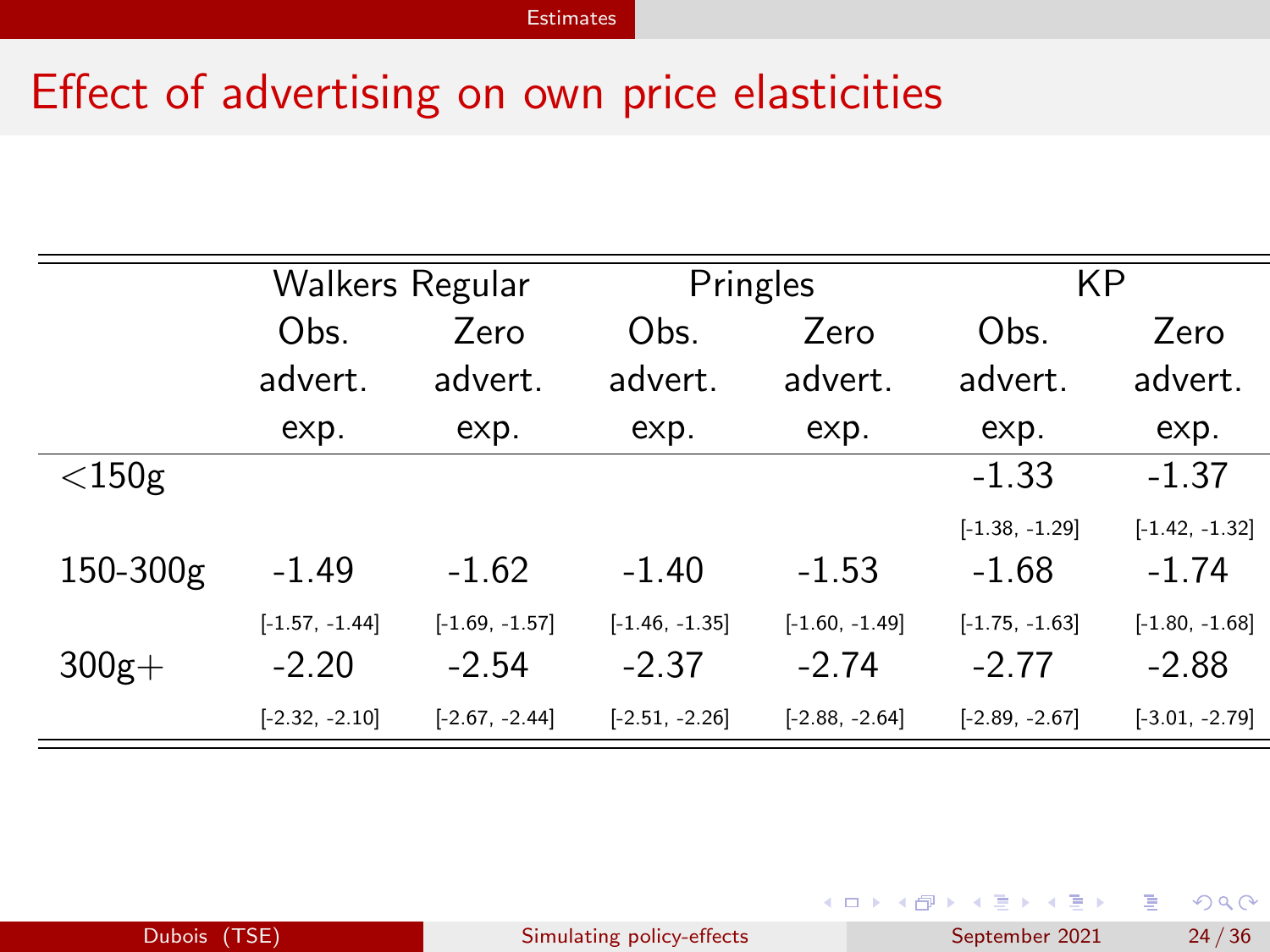#### Willingness to pay for one point reduction in nutrient score

| Advertising:                     | None       | Medium                                    | High           |  |  |
|----------------------------------|------------|-------------------------------------------|----------------|--|--|
| Food at home                     |            |                                           |                |  |  |
| Willingness to pay in pence      | 5.3        | 3.5                                       | 0.6            |  |  |
|                                  |            | $[4.7, 5.8]$ $[3.0, 3.9]$ $[-0.4, 1.6]$   |                |  |  |
| $%$ of mean price                | 2.5        | 1.7                                       | 0.3            |  |  |
|                                  | [2.3, 2.8] | [1.5, 1.9]                                | $[-0.2, 0.8]$  |  |  |
| Food on-the-go                   |            |                                           |                |  |  |
| Willingness to pay in pence      | 0.9        | 0.0                                       | $-0.8$         |  |  |
|                                  |            | $[0.7, 1.1]$ $[-0.2, 0.1]$ $[-0.9, -0.5]$ |                |  |  |
|                                  |            |                                           |                |  |  |
| $%$ of mean price                | 1.7        | $-0.1$                                    | $-1.5$         |  |  |
|                                  | [1.3, 2.1] | $[-0.4, 0.3]$                             | $[-1.8, -1.0]$ |  |  |
| Numbers are median WTP in pence. |            |                                           |                |  |  |

 $\sim$  $\rightarrow$   $\equiv$   $\rightarrow$ 

**← ロ → → ← 何 →** 

э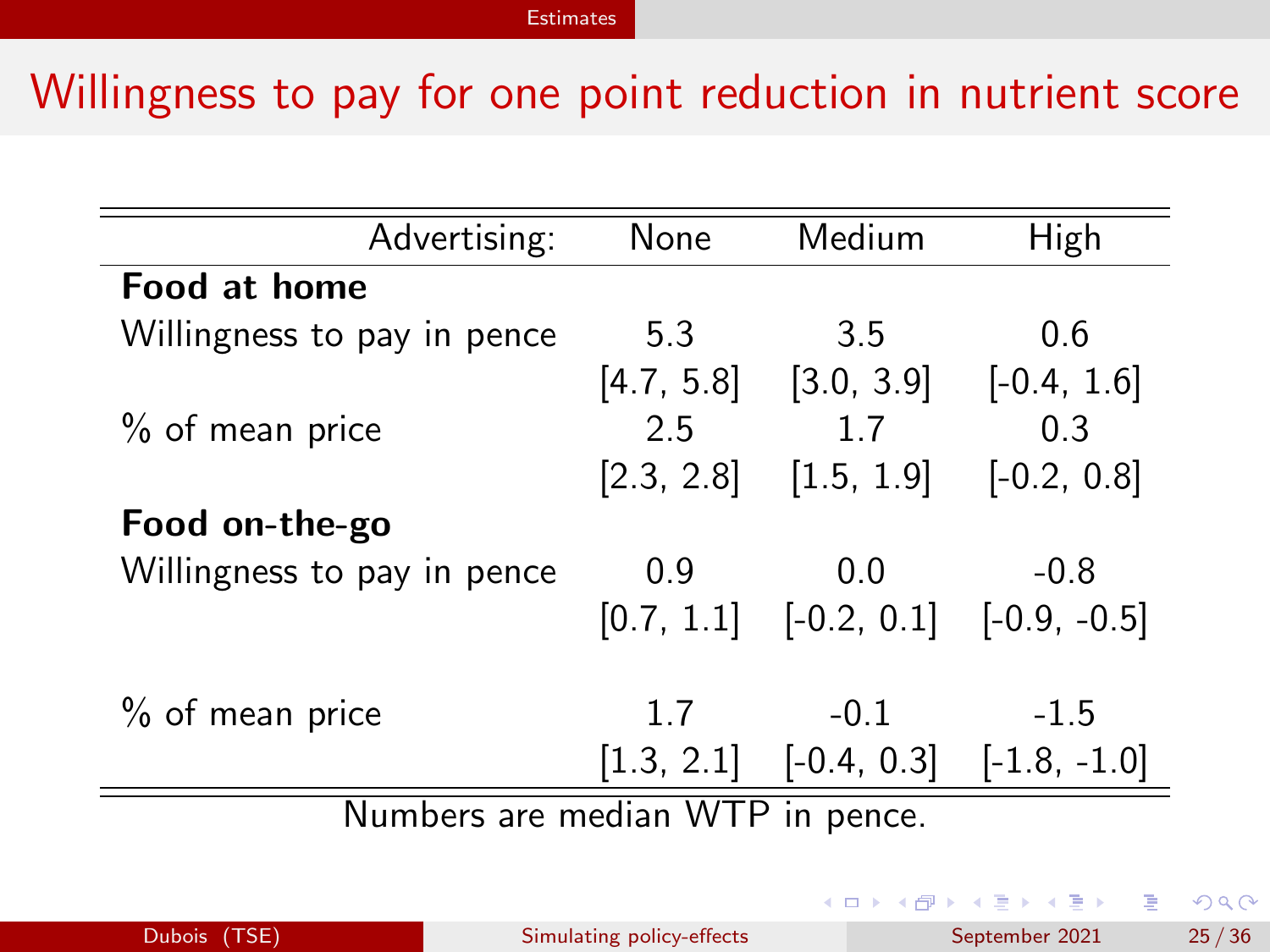#### <span id="page-25-0"></span>Counterfactual advertising ban: pricing response

- **•** Banning advertising leads to toughening price competition
- The average price in the market falls by 9%
- Pricing response differs across firms and over products
	- The big advertisers (e.g. Walkers and Pringles) lower prices
	- For instance, Walkers reduces price of its most popular brand by the most, 34p (or 28%) reduction for the 150-300g pack, and 56p (or  $20\%$ ) for the  $300g +$  pack
- Besides advertising ban, no products exit the market (keeping all products is a Nash equilibrium)

イロト イ母 トイヨ トイヨ トー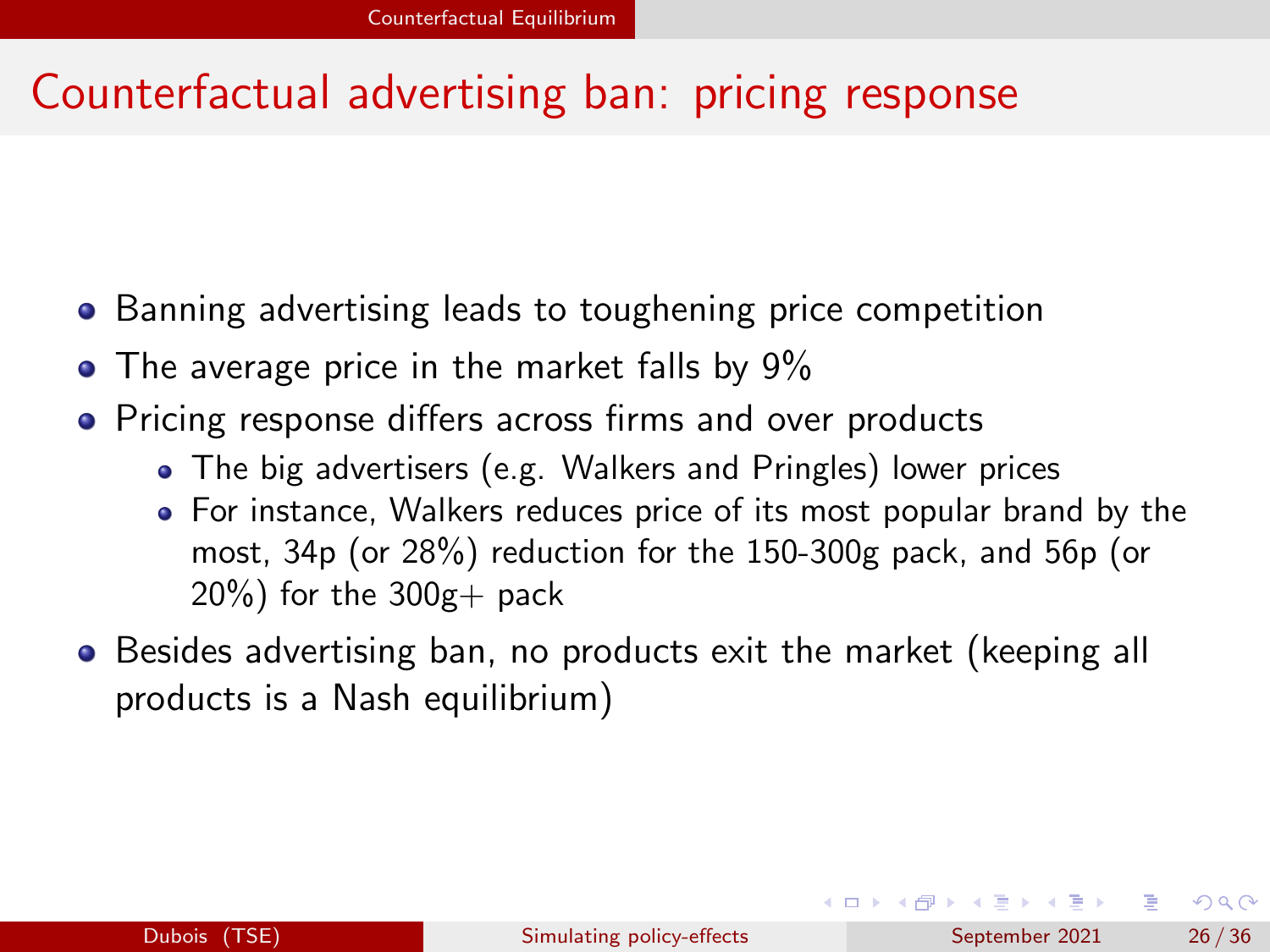# Counterfactual advertising ban: Effect on quantities/expenses

|  |  | Effect of advertising ban on purchases |  |
|--|--|----------------------------------------|--|
|--|--|----------------------------------------|--|

|                           | Pre ban         | <b>Advertising banned</b> |                     |  |
|---------------------------|-----------------|---------------------------|---------------------|--|
|                           |                 | No price response         | With price response |  |
| Expenditure $(\text{Em})$ | 100.85          | 85.62                     | 87.11               |  |
|                           | [99.78, 101.91] | [82.44, 88.26]            | [84.25, 89.77]      |  |
| $\%$ change               |                 | $-15.10$                  | $-13.62$            |  |
|                           |                 | $[-17.83, -12.67]$        | $[-16.18, -11.18]$  |  |
| Quantity (mKg)            | 14.80           | 12.55                     | 13.36               |  |
|                           | [14.64, 14.98]  | [12.05, 12.97]            | [12.96, 13.71]      |  |
| % change                  |                 | $-15.24$                  | $-9.72$             |  |
|                           |                 | $[-17.93, -12.61]$        | $[-11.83, -7.40]$   |  |

|              |                           | ユー・コール アール・エー エー・エー・エー・システム |       |
|--------------|---------------------------|-----------------------------|-------|
| Dubois (TSE) | Simulating policy-effects | September 2021              | 27/36 |

**Common Common** 

**Contract Contract** 

**Commercial**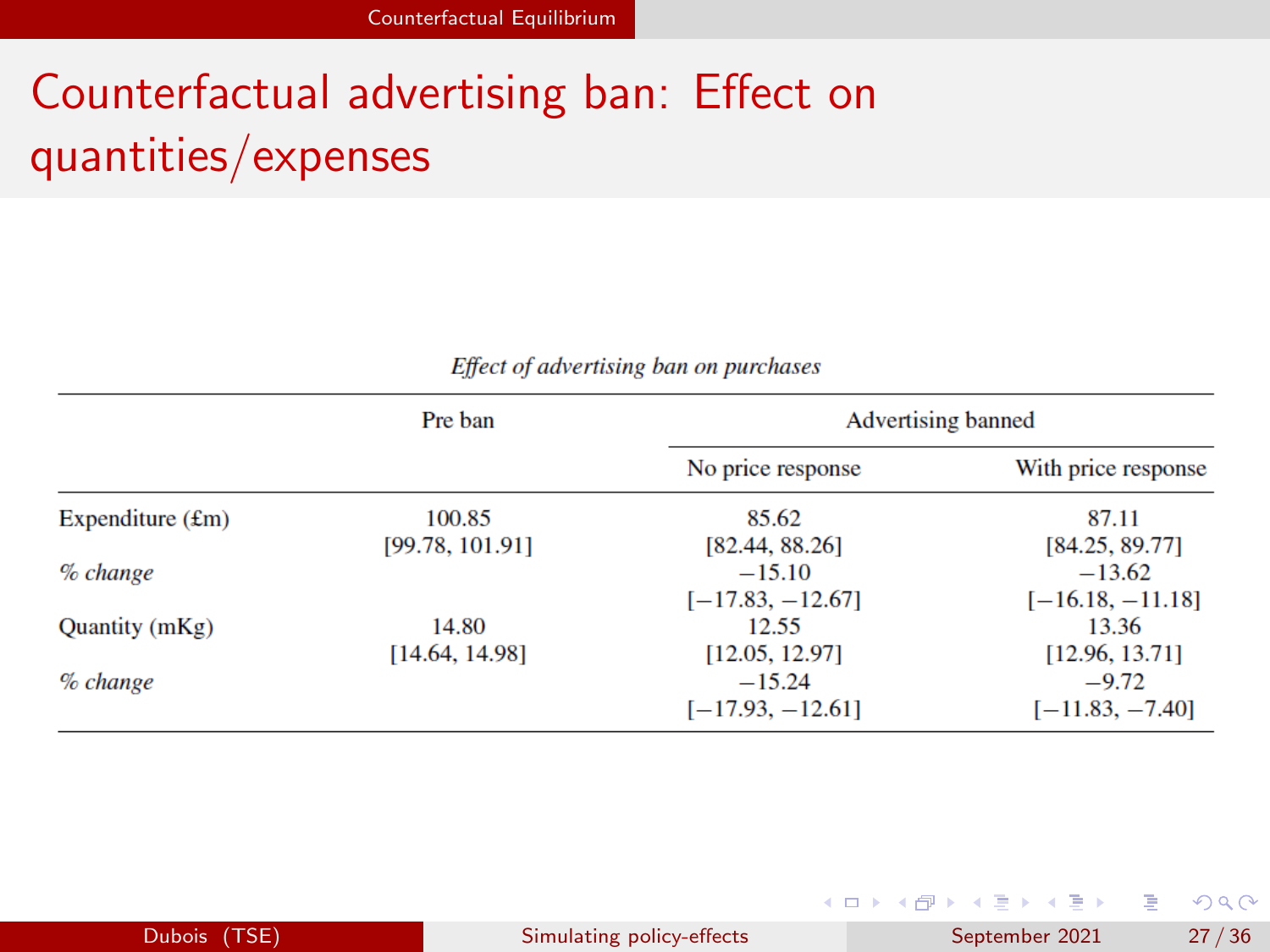#### Counterfactual advertising ban: Effect on nutrients

|                     | Pre ban          | <b>Advertising banned</b> |                         |  |
|---------------------|------------------|---------------------------|-------------------------|--|
|                     |                  | No price response         | With price response     |  |
| Energy              | 313.70           | 265.94                    | 283.23                  |  |
|                     | [310.22, 316.37] | [256.46, 274.18]          | [274.70, 290.29]        |  |
| $%$ change          |                  | $-15.23$                  | $-9.71$                 |  |
|                     |                  | $[-17.33, -12.55]$        | $[-11.45, -7.18]$       |  |
| <b>Saturates</b>    | 584.79           | 489.78                    | 515.24                  |  |
|                     | [576.73, 589.84] | [472.66, 506.86]          | [498.46, 528.92]        |  |
| $\%$ change         |                  | $-16.25$                  | $-11.89$                |  |
|                     |                  | $[-18.05, -13.56]$        | $[-13.57, -9.66]$       |  |
| Salt                | 264.94           | 224.18                    | 237.67                  |  |
|                     | [261.89, 266.95] | [216.29, 231.02]          | [230.45, 243.13]        |  |
| % change            |                  | $-15.38$                  | $-10.29$                |  |
|                     |                  | $[-17.41, -12.78]$        | $[-12.01, -7.84]$       |  |
| Nutrient score      | 13.78            | 13.72                     | 13.62                   |  |
|                     | [13.74, 13.80]   | [13.66, 13.74]            | [13.56, 13.65]          |  |
| % change            |                  | $-0.46$                   | $-1.19$                 |  |
|                     |                  | $[-0.83, -0.13]$          | $[-1.55, -0.92]$        |  |
| Saturates intensity | 3.95             | 3.90                      | 3.85                    |  |
|                     | [3.93, 3.97]     | [3.87, 3.92]              | [3.83, 3.87]            |  |
| $%$ change          |                  | $-1.19$                   | $-2.41$                 |  |
|                     |                  | $[-1.73, -0.72]$          | $[-2.90, -2.03]$        |  |
| Salt intensity      | 1.79             | 1.79                      | 1.78                    |  |
|                     | [1.79, 1.79]     | [1.78, 1.79]              | [1.77, 1.78]            |  |
| $\%$ change         |                  | $-0.17$                   | $-0.63$                 |  |
|                     |                  | $[-0.37, 0.01]$           | 2Q<br>$[-0.83, -0.48]$  |  |
| Dubois (TSE)        |                  | Simulating policy-effects | 28/36<br>September 2021 |  |

Effect of advertising ban on nutrient purchases

 $QQ$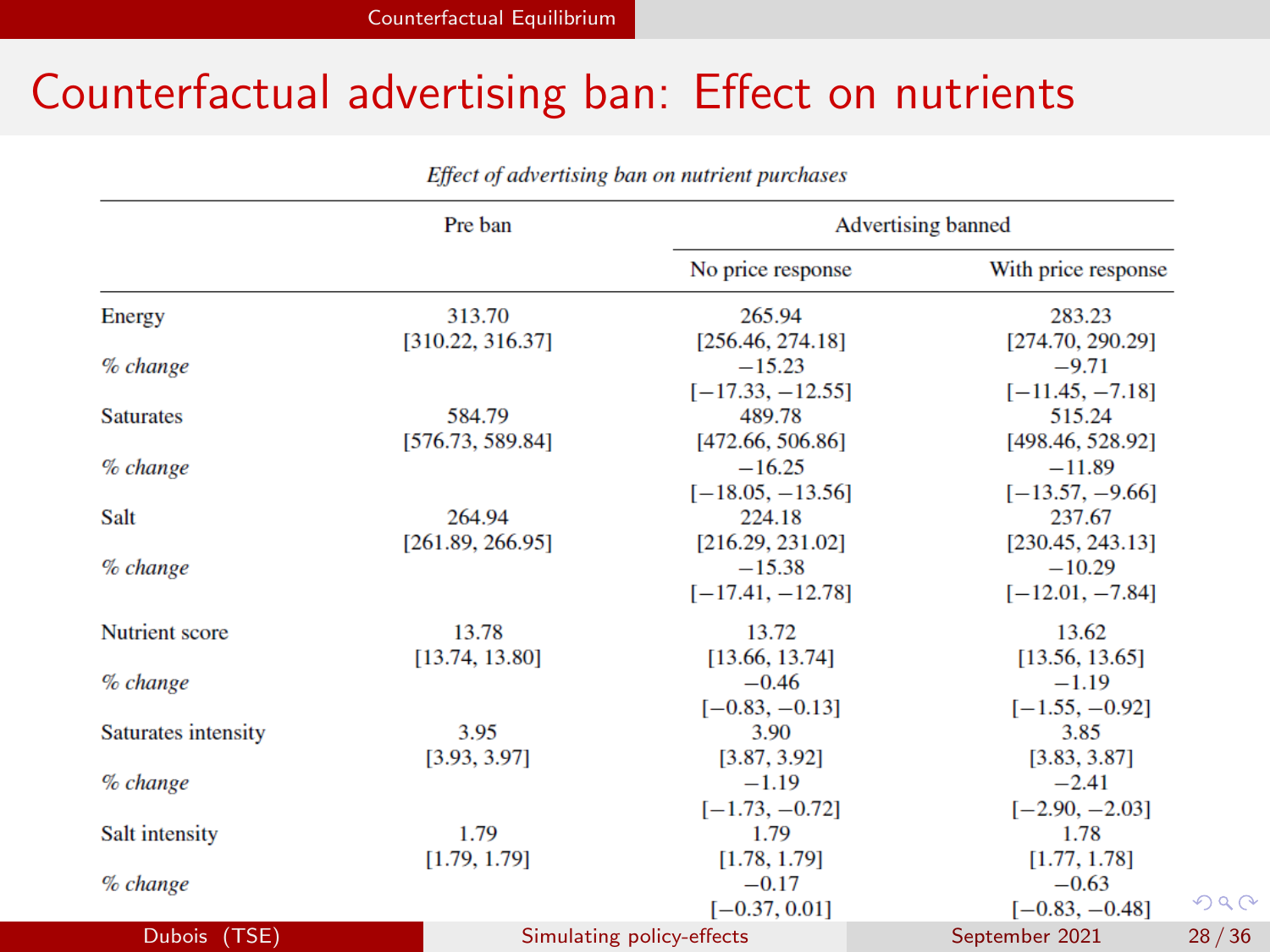#### Consumer welfare

- But what about welfare?
- **Consumers may be hurt by advertising ban**
- How we measure welfare depends on whether we view advertising as:
	- Informative about prices/characteristics (Stigler, 1961; Nelson, 1995)
	- A characteristic that consumers value (Stigler and Becker, 1977)
	- Persuasive (Marshall, 1921; Robinson, 1933; Kaldor, 1950)

イロト イ押ト イヨト イヨト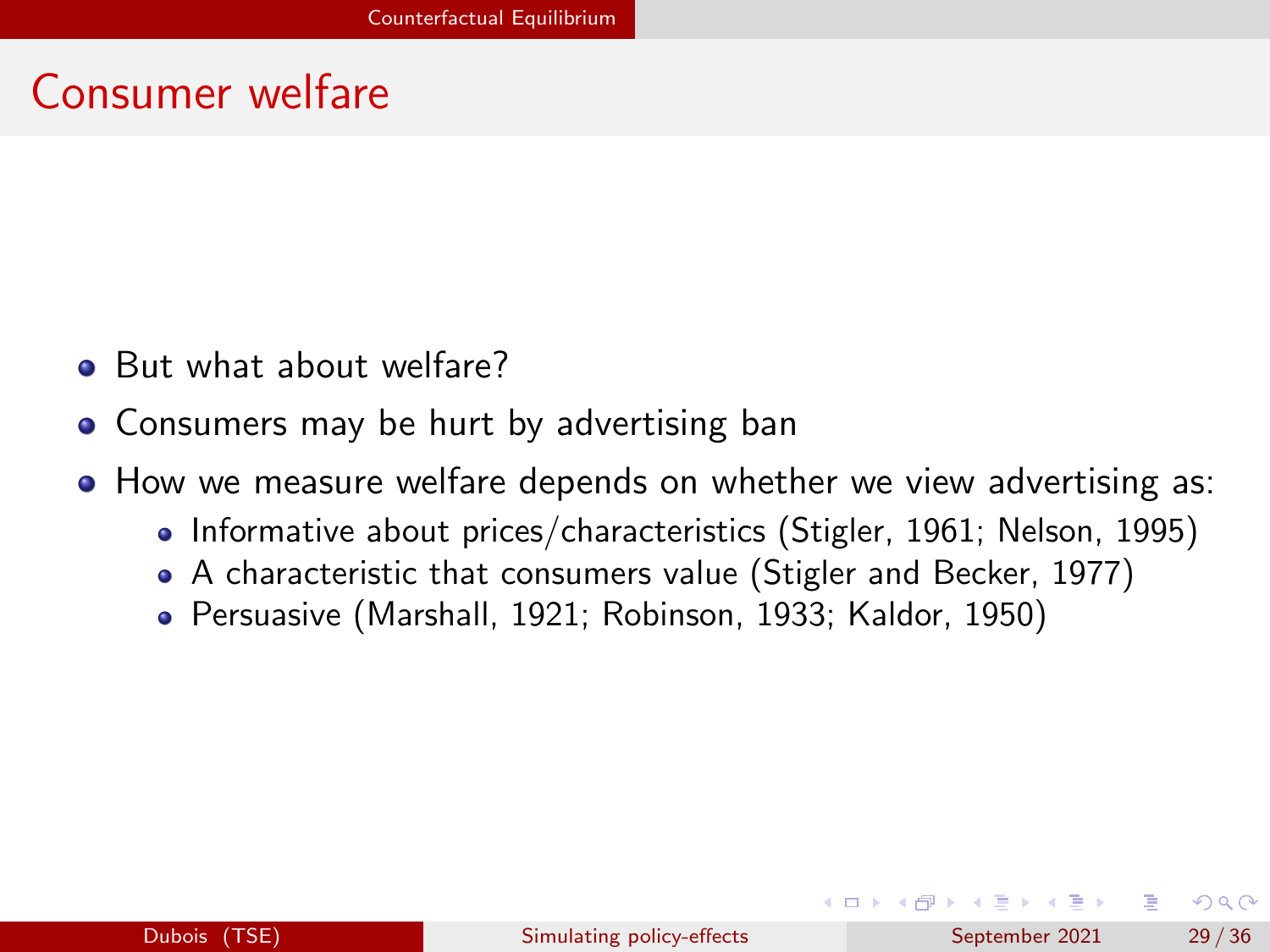#### Consumer welfare: advertising as a characteristic

- If advertising is a characteristic, payoff function represents the consumer's (indirect) utility function; the consumer makes decisions to maximize utility (standard revealed preference approach)
- Expected utility is given by:

$$
W_{it}(\mathbf{p}_t, \mathbf{a}_t) = E\begin{bmatrix} \max_{(b,s)\in\Omega_{\kappa}} \bar{v}_{ibst} \\ \sum_{(b,s)\in\Omega_{\kappa}} \exp\left[\alpha_i \left(\mathbf{a}_{\mathbf{ibt}}, p_{bst}\right) + \psi_i \left(\mathbf{a}_{\mathbf{ibt}}, x_b\right) + \gamma_{bi}(\mathbf{a}_t) + \eta_i(\mathbf{z}_{\mathbf{bs}}, \xi_b)\right] \end{bmatrix}
$$

 $QQ$ 

イロト イ押ト イヨト イヨト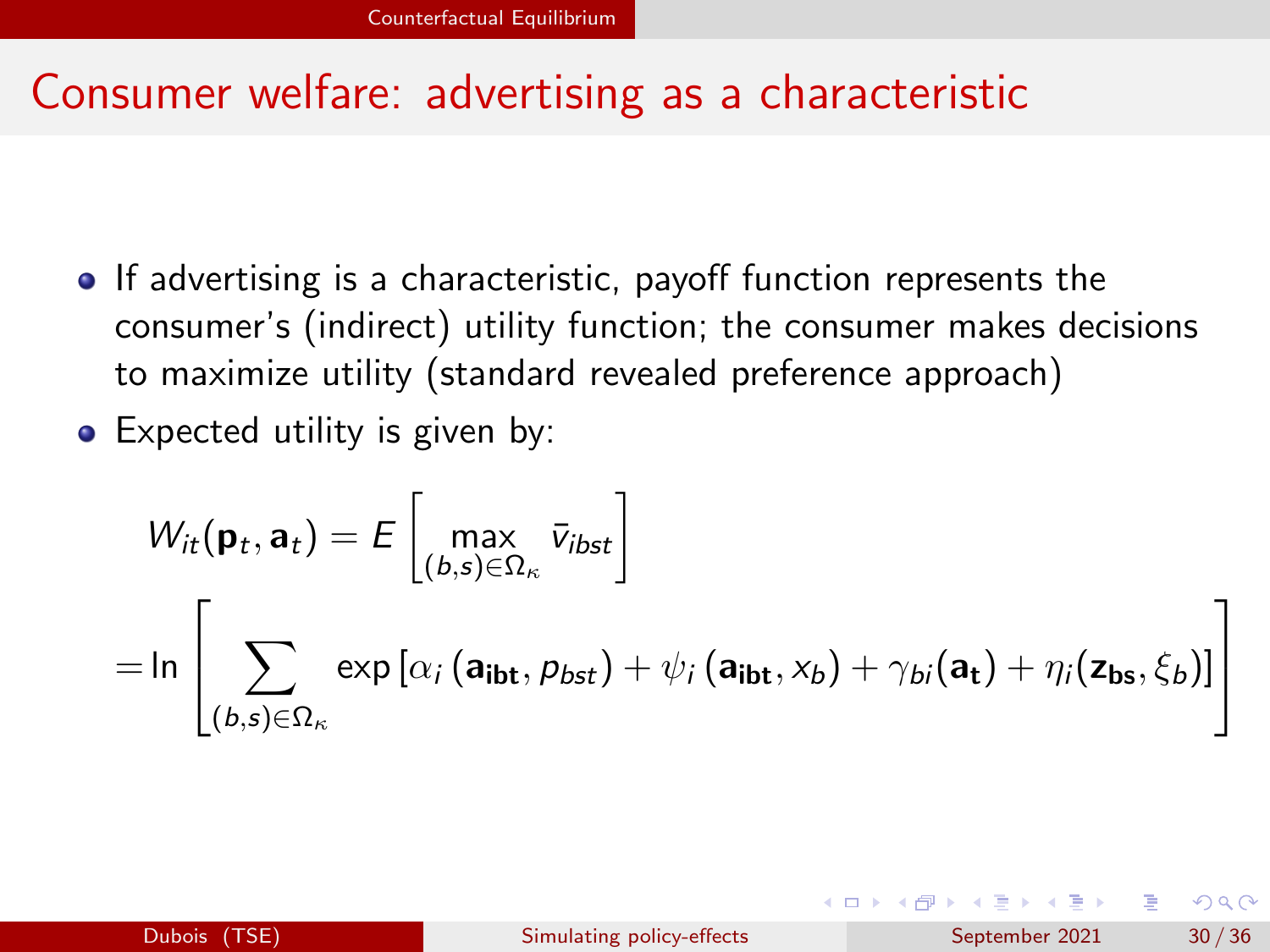#### Consumer welfare: advertising distorts decisions

• If advertising is distorting, then consumer's ("experience") utility (Kahneman et al. 1997) should be evaluated in the absence of advertising :

$$
\widehat{v}_{ibst} = \alpha_i (\mathbf{0}, p_{bst}) + \psi_i (\mathbf{0}, x_b) + \gamma_{bi} (\mathbf{0}) + \eta_i (\mathbf{z_{bs}}, \xi_b) + \epsilon_{ibst}
$$

Expected "experience" utility from the choice made with different "decision" utility is:

$$
\widehat{W}_{i}\left(\mathbf{a_{t}}, \mathbf{p_{t}}\right) = E\left[\widehat{v}_{\underset{\left(b, s\right) \in \Omega_{\kappa}}{\arg \max} \{\overline{v}_{i b s t}\}}\right]
$$

イロト イ押ト イヨト イヨト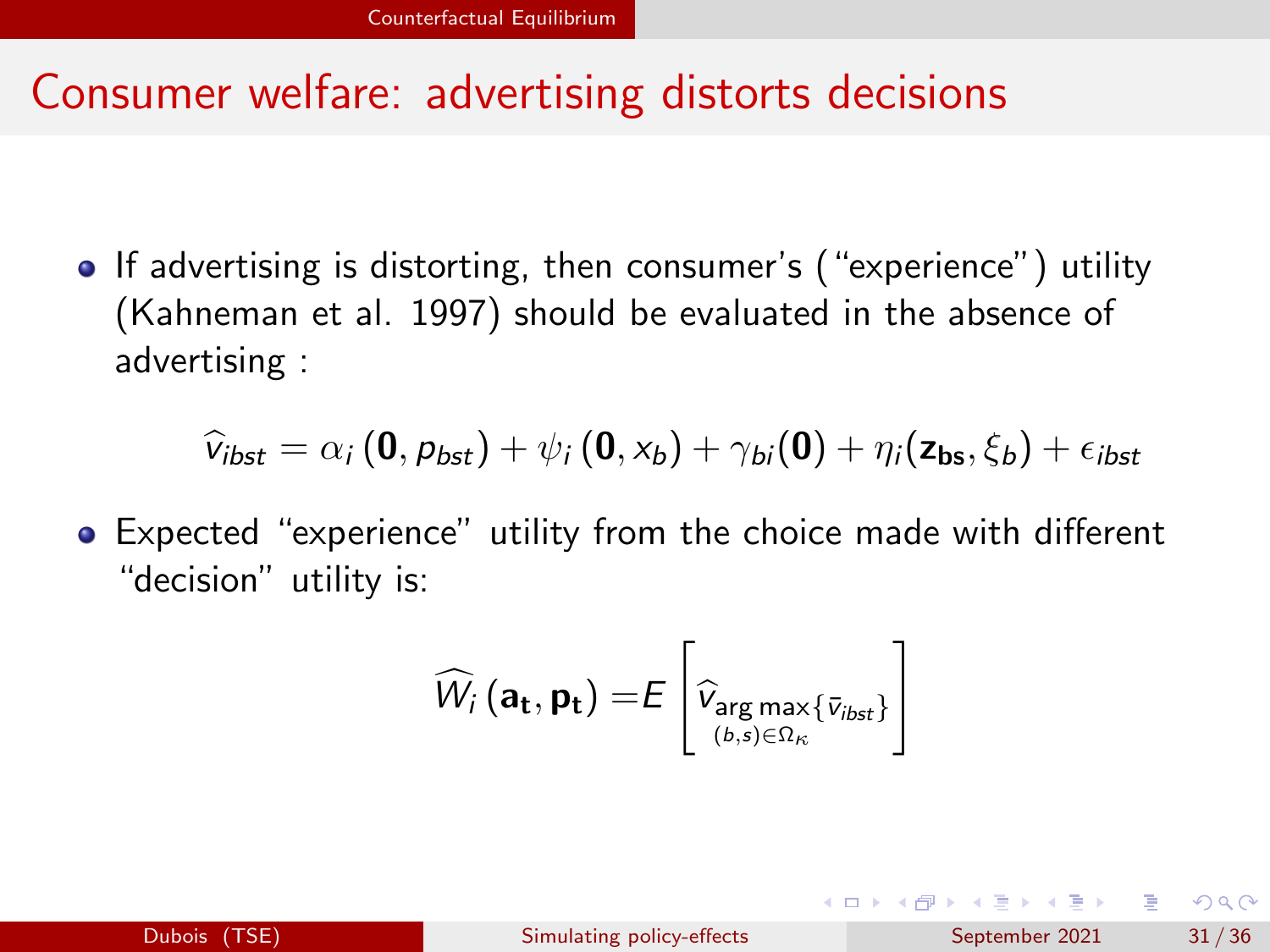#### Consumer welfare: advertising distorts decisions

Expected "experience" utility from the choice made with different "decision" utility:

$$
\widehat{W}_{i}(\mathbf{a_{t}}, \mathbf{p_{t}}) = E\left[\widehat{v}_{\underset{(b,s)\in\Omega_{\kappa}}{\arg\max}\{\overline{v}_{i b s t}\}}\right]
$$
\n
$$
= W_{i t}(\mathbf{p}_{t}, \mathbf{a}_{t})
$$
\n
$$
- \sum_{(b,s)\in\Omega_{\kappa}} s_{i b s t} [(\alpha_{i}(\mathbf{a_{i b t}}, p_{b s t}) - \alpha_{i}(\mathbf{0}, p_{b s t}))
$$
\n
$$
+ (\psi_{i}(\mathbf{a_{i b t}}, x_{b}) - \psi_{i}(\mathbf{0}, x_{b})) + (\gamma_{b i}(\mathbf{a_{t}}) - \gamma_{b i}(\mathbf{0}))]
$$

イロト イ母ト イヨト イヨト

э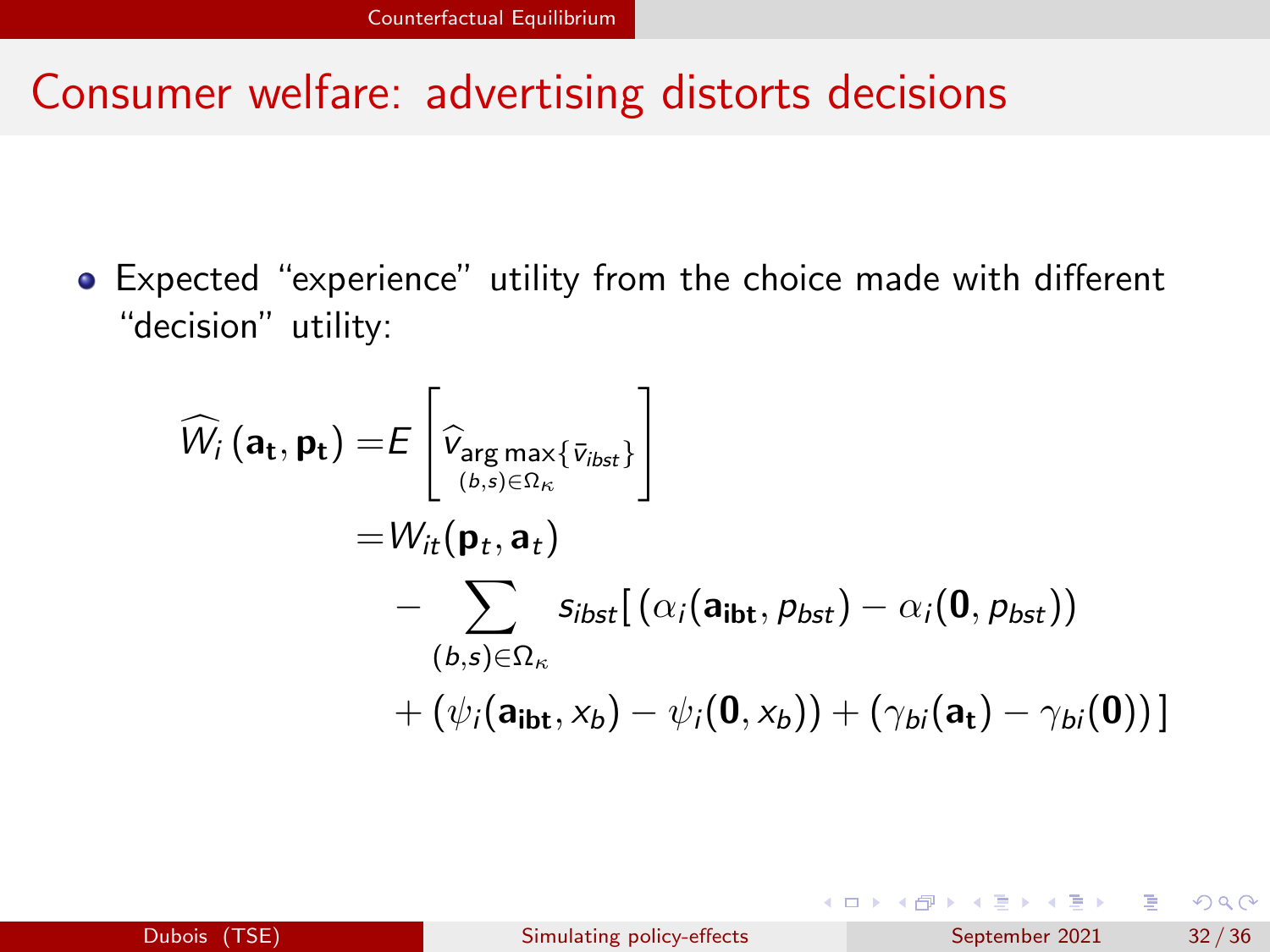#### Consumer welfare: advertising distorts decisions

Denote  $\bm{{\mathsf{p}}}^0$  a counterfactual price equilibrium with no advertising Welfare difference between the post and pre advertising ban is:

$$
W_{i} (\mathbf{0}, \mathbf{p_t^0}) - \widehat{W}_{i} (\mathbf{a_t}, \mathbf{p_t})
$$
  
=  $W_{i} (\mathbf{0}, \mathbf{p_t}) - \widehat{W}_{i} (\mathbf{a_t}, \mathbf{p_t})$  (choice distortion effect)  
+  $W_{i} (\mathbf{0}, \mathbf{p_t^0}) - W_{i} (\mathbf{0}, \mathbf{p_t})$  (price competition effect)

where we use  $\hat{W}_i(\mathbf{0}, \mathbf{p}) = W_i(\mathbf{0}, \mathbf{p})$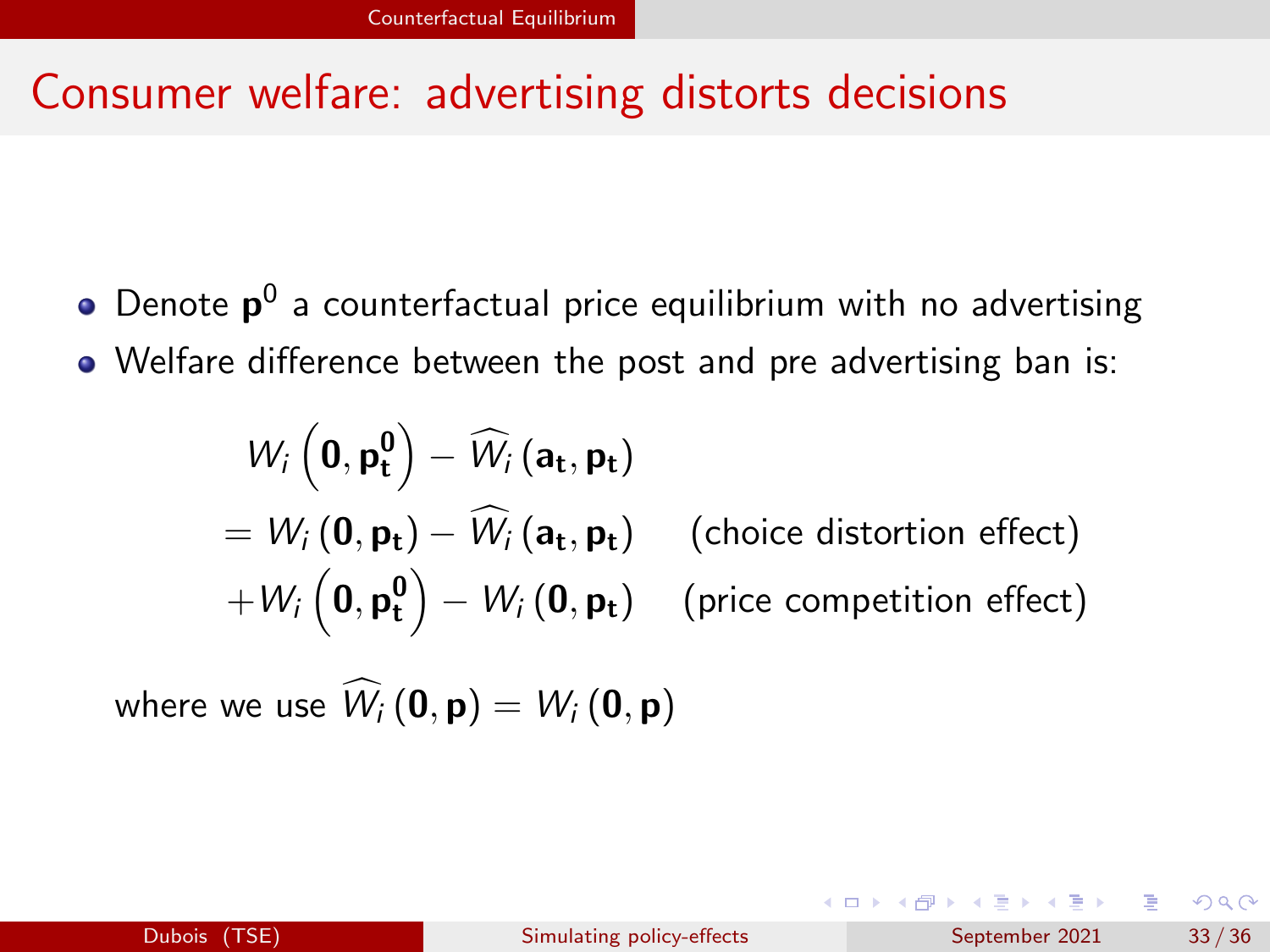## Typical Junk Food Advertising



 $298$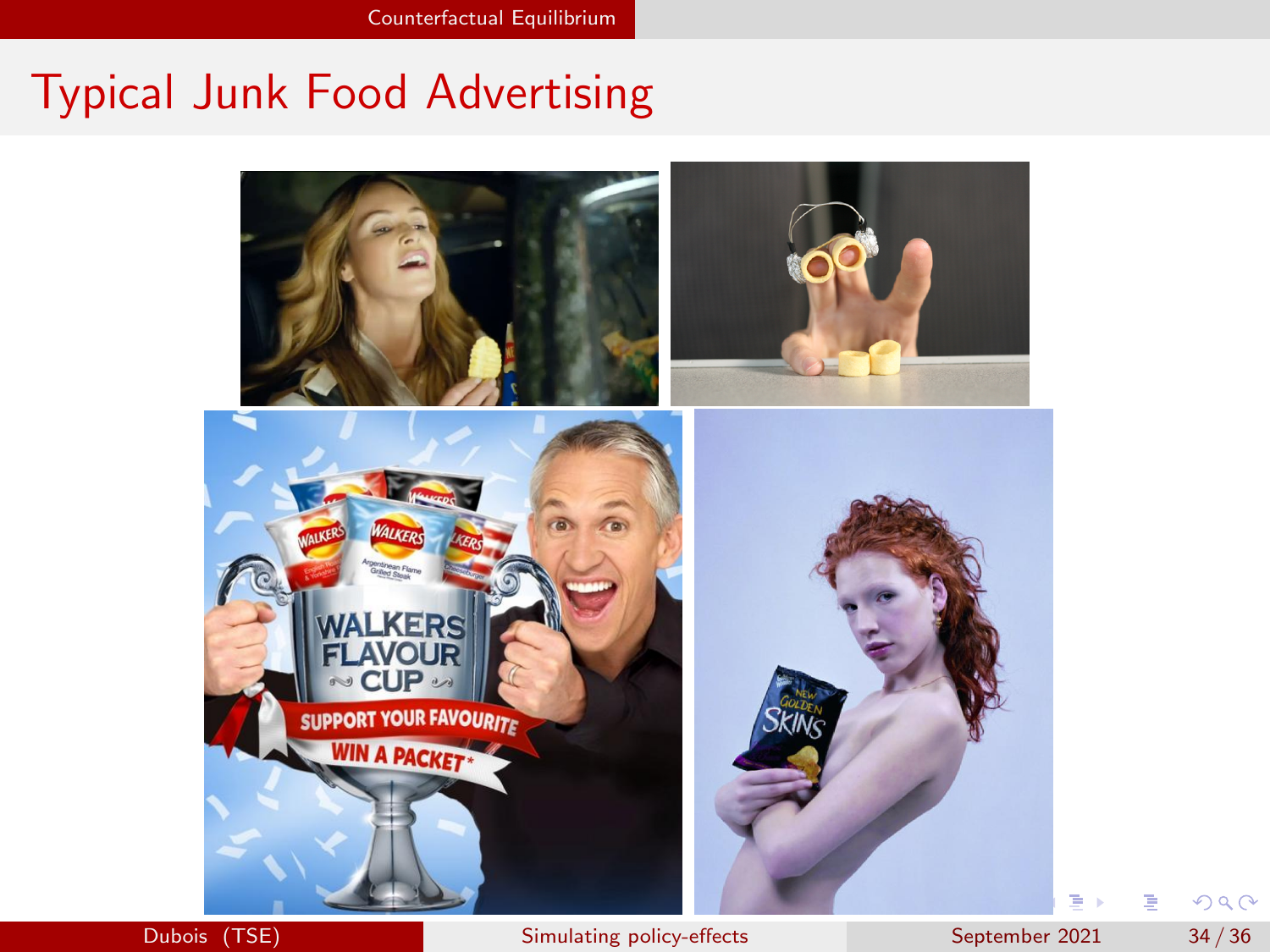### Welfare Effects

|                                        | Persuasive view | Characteristic view |
|----------------------------------------|-----------------|---------------------|
| Choice distortion effect $(\text{fm})$ | 15.0            |                     |
|                                        | [14.2, 16.1]    |                     |
| Characteristic effect $(fm)$           |                 | $-23.2$             |
|                                        |                 | $[-25.4, -20.4]$    |
| Price competition effect $(\text{Em})$ | 3.7             | 3.7                 |
|                                        | [3.1, 4.3]      | [3.1, 4.3]          |
| Total compensating variation $(fm)$    | 18.7            | $-19.5$             |
|                                        | [17.7, 20.4]    | $[-21.3, -16.7]$    |
| Change in profits $(fm)$               | $-5.1$          | $-5.1$              |
|                                        | $[-6.0, -3.7]$  | $[-6.0, -3.7]$      |
| Total change in welfare $(f_m)$        | 13.6            | $-24.6$             |
|                                        | [12.7, 15.1]    | $[-27.0, -20.4]$    |

#### Effect of advertising ban on welfare

|              |                           | マロア マばア マミア マミア ニミー つべいし |       |
|--------------|---------------------------|--------------------------|-------|
| Dubois (TSE) | Simulating policy-effects | September 2021           | 35/36 |

*Charles Company* (Company)

**Service**  $\equiv$   $0<sup>0</sup>$